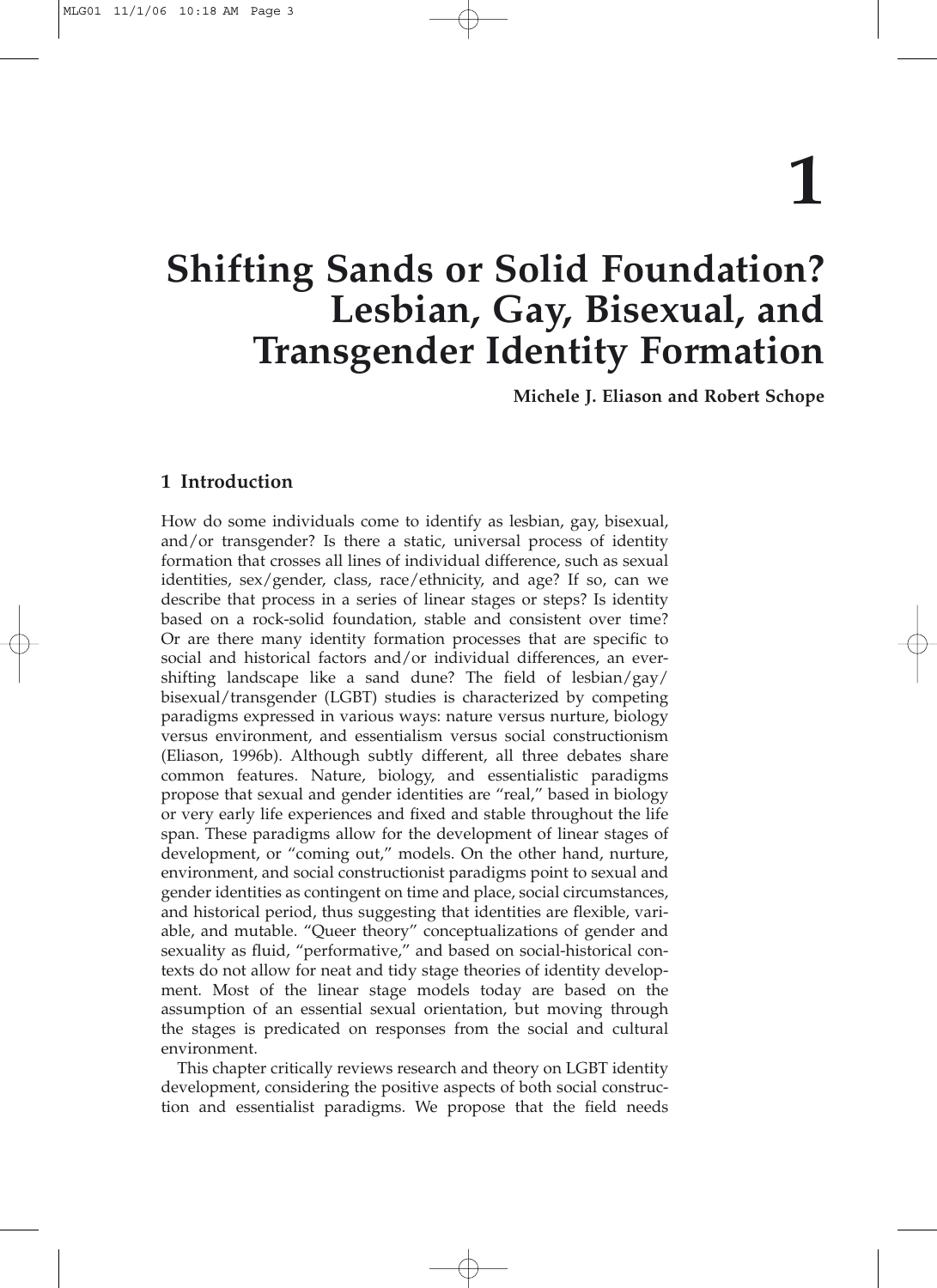theories that are broad, inclusive, and interactionist, taking into account potential biologic, psychological, historical, and sociocultural factors. We briefly review early research/theory on sexual identity formation, and the plethora of stage theories that appeared during the 1980s and 1990s, choosing a few of these models to describe in more detail to highlight the key features or themes of stage models. Other models are presented in a table for the reader's convenience. These models generally focused on gay and lesbian identity. There has been much less work on bisexual and transgender identities, but the little theory available often provides a challenge to gay and lesbian identity models. We also summarize some of the major challenges to linear stage models, propose a compromise model, and suggest some future directions for theory and research.

Before proceeding, it is important to address changes in language: In the years since identity models began to appear, there have been staggering changes in Western society. Those changes include the language we use to describe gender and sexuality. Early theories describe "homosexual" identity formation and are often focused on the (white) gay male experience. Later theories are somewhat more inclusive and describe "gay and lesbian" identities, or even lesbian, gay, and bisexual identities (theories have not advanced to include transgender identities as of yet). Most of the theories are derived from a Eurocentric, Western science perspective and thus are not inclusive of all the people who develop minority sexual and gender identities. We use the terms "sexual identities" or "sexualities" in the place of "homosexuality" here unless quoting from one of the earlier works. Early theories also used language that seems dated or even offensive today, such as "gay life-styles." We try to avoid this language but recognize that any attempts to find inclusive language are bound to fail in these ever-changing times. There is no consensus about the best terms to describe gender or sexual identities. Ringo (2002) found that 19 female-to-male trans-men used 33 combinations of labels to describe themselves. The terms gay, lesbian, and bisexual are equally contested terms.

### **2 Identity Development Models**

#### **2.1 In the Beginning**

One of the most important early works dealing with minority selfidentity is Erving Goffman's (1963) *Stigma: Notes on the Management of Spoiled Identity*. Social stigma, which is learned and internalized through childhood socialization, shapes the minority individual's identity. Because of this internalization, Goffman proposed that minority individuals share the majority's belief that they are a failure and abnormal. This knowledge leads to self-hate and self-derogation. Because they are stigmatized persons, minority individuals are uncomfortable during interactions with the majority and often try to limit such contacts. The formation of the minority sexual identity involves dealing with social expectations of what is normal.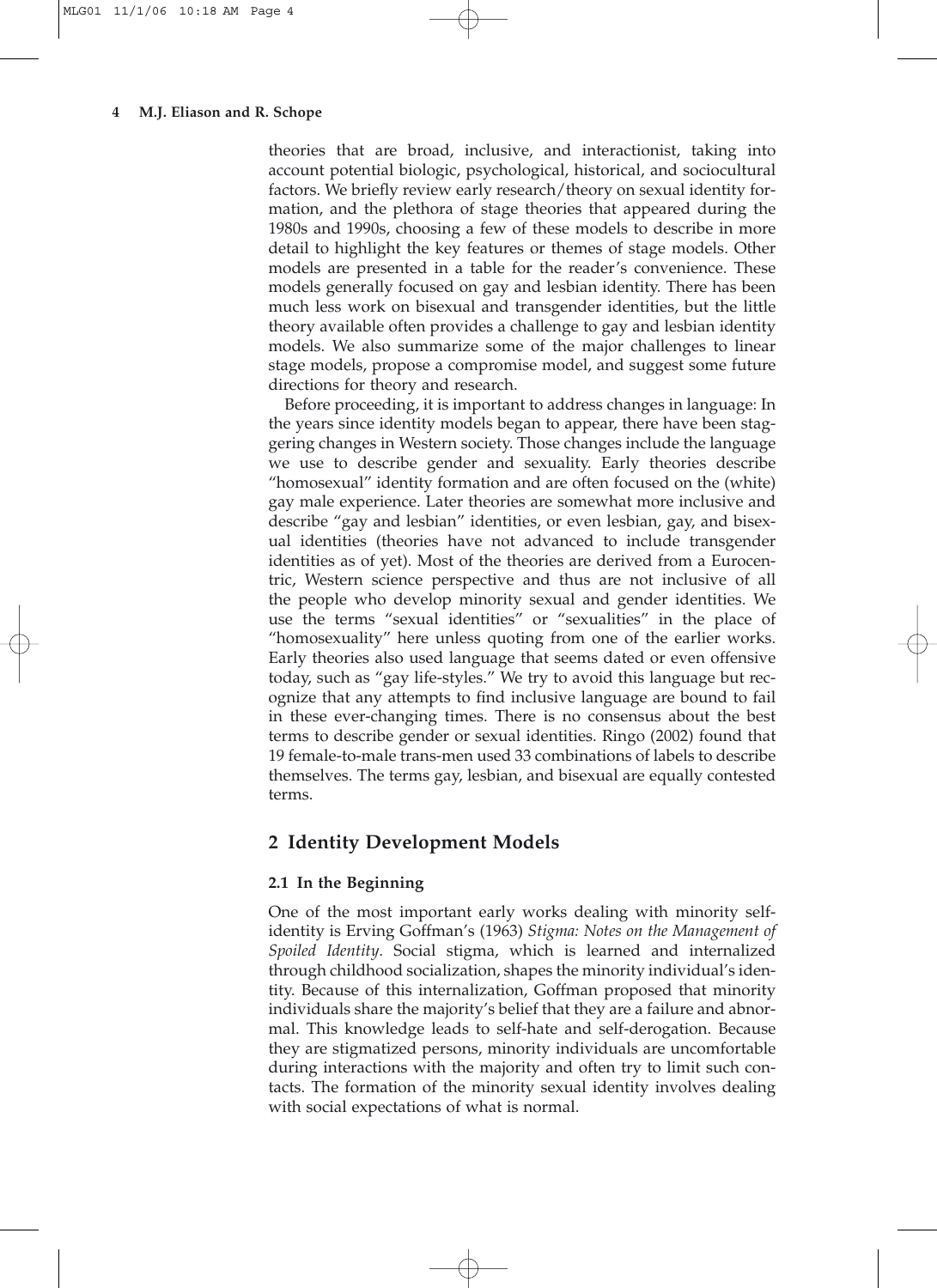Dennis Altman and Ken Plummer were among the first to offer explanations for the development of a stable "homosexual" identity. Altman (1971) discussed the potential costs and benefits of disclosing one's homosexuality in a hostile environment. Although perhaps giving too much emphasis to the role of sexual encounters, he was one of the first to describe coming out as a long process where one has to weigh satisfying emotional and physical needs with the resulting stigmatization. Altman suggested that coming out involved dealing with the socially learned "internalization of oppression." Society might for some time remain hostile to homosexuality and homosexuals, but the author believed that individuals could and should seek "liberation" from their own internalized oppression.

Plummer (1975) went further, using symbolic interactionism as his theoretical basis for examining homosexuality (at least in men). Unfortunately, much of his work remains rigidly mired in the sociology of deviance of his time. Thus he talks of individuals adopting a "homosexual way of life" or a "career type" of sexuality. Plummer did recognize, however, that homosexuality was a social construct developed by the majority to restrict and pathologize a sexual minority. He argued that all forms of deviancy need to be viewed within a historical and cultural context. Moreover, he stated that current social hostility to homosexuality (homophobia) was responsible for many of what he labeled "pathologies," such as promiscuity and exaggerated effeminacy.

Plummer's advice for "sexual deviants" was that they should find acceptance and support from others within the "gayworld." The author was one of the first to present a process of identifiable stages. In his first two stages, the homosexual individual moves from pondering sexual identity (sensitization) to accepting the deviant label with all the potential social consequences (significance and disorientation). Plummer argued that social oppression creates disequilibrium where the homosexual becomes stalled (perhaps for the rest of his life) in this second stage. In Plummer's third stage (coming out), the homosexual individual "goes public" with his rebuilt sexual identity. Disclosure, however, was specifically linked by the author to the person's willingness and ability to join the homosexual community. When the homosexual person no longer even questions his homosexual identity, he has reached Plummer's last stage (stabilization). Plummer stressed that the individual is now trapped in this deviant sexual identity by his own continued desire for sexual pleasure and by pressure from the homosexual community itself. Like all groups, the gayworld protects its boundaries by trying to prevent any attempt by members to "retrace their steps" back to heterosexuality or even bisexuality. Thus the author concluded that the homosexual individual who makes it to the last stage finds himself imprisoned by his deviancy and suffering a new form of oppression by his own sexual subgroup.

#### **2.2 Plethora of Stage Models**

Building on Plummer and others, the 1980s saw the creation of a variety of models of sexual identity based on the individual's progression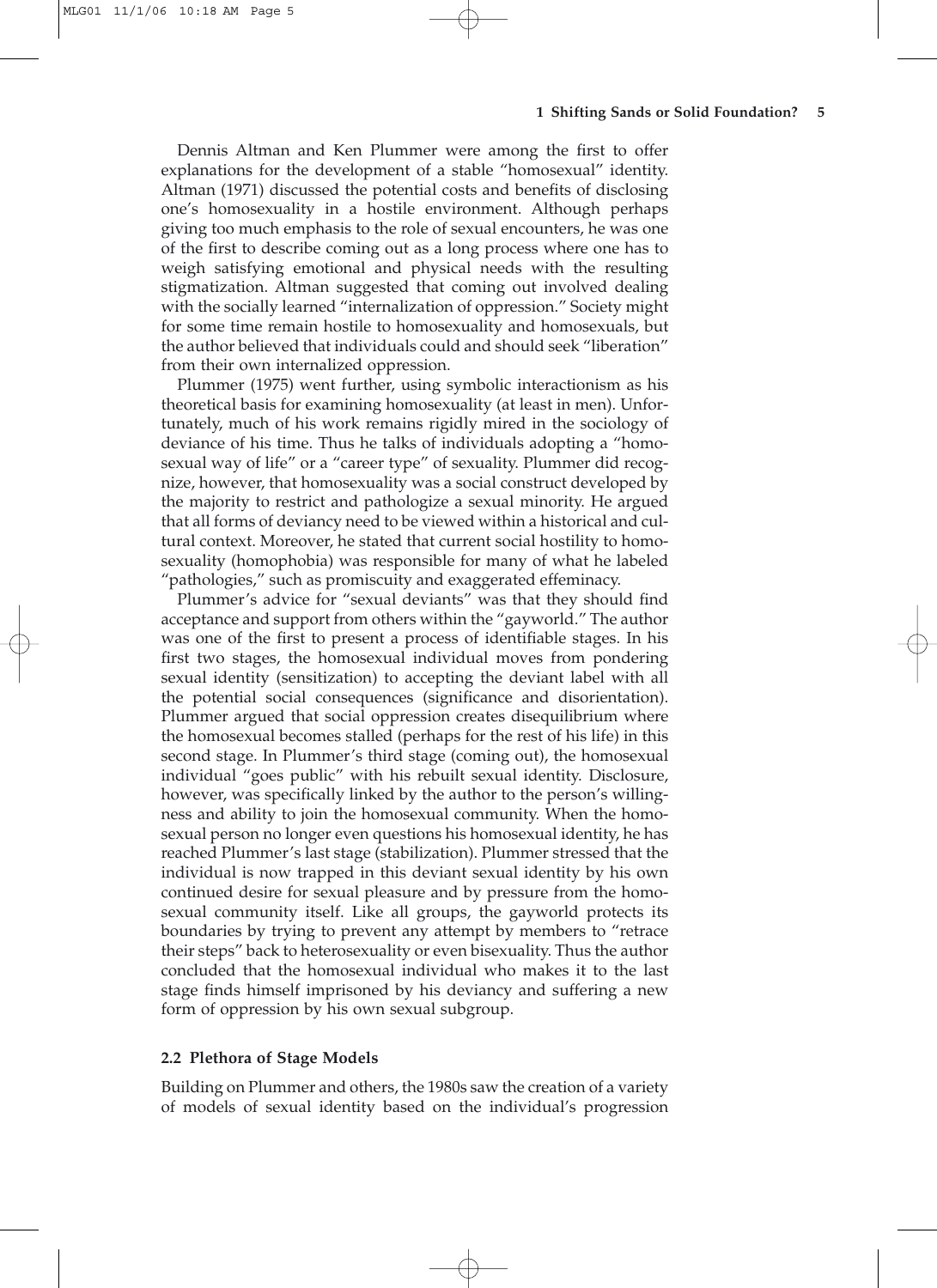through specific stages. Fortunately, most of these theories moved away from the deviance model of Plummer and focused on the healthy consequences of accepting one's sexuality. Most stage model authors assumed that one is or is not gay or lesbian; thus they embrace the argument through an Essentialist lens. The question for them is the individual's recognition of one's own sexuality and the building of a stable sexual identity based on one's innate physical or emotional attractions. Most of the stage models incorporate both the individual's psychological development and real or expected societal reactions to the individual's sexuality. Stage model authors explored the variety of social factors affecting the individual and the enormous choices the individual could make based on those factors. Table 1 summarizes some of the stage models that have appeared in the literature. Most of the models are based on a review of the literature, but they are not empirically tested or are based on only a single, small sample of participants. Stage theories are clearly still at a formative stage and much work needs to be done to validate the processes that lead toward adoption of a gender or sexual identity. The models in Table 1 describe anywhere from three to fourteen stages, phases, or cycles of identity formation and have a great deal of overlap. A few of these theories are described in more detail in the sections that follow.

#### *2.2.1 Eli Coleman*

Coleman (1982) presented a five-stage model but rejected the idea that gay individuals all move predictably through the process stage by stage. Rather, the author contended that each person works on the tasks that seem most pressing, which could include working on tasks from two or three stages at the same time. Although Coleman adhered to some linearity (his stages are clearly presented as movement toward a psychologically healthy self-identity), he proposed that individuals in the final stage may still be working on tasks from earlier stages.

In Coleman's model, individuals move through stages driven by an ever clearer awareness of their same-sex feelings. His first stage (before coming out) is characterized by the individual's sense of being different and that others sense this differentness. Unsure what this difference is, the individual often develops low self-esteem and behaviorally acts out trying to avoid dealing with the real cause of the difference. Failure to resolve this growing crisis could result in mental illness or suicide, whereas resolution of the conflict leads the person into Coleman's second stage (coming out).

Coming out to self is clearly the most important task of the second stage. Disclosure to others is also a task of this stage, but to Coleman coming out does not necessarily lead to adopting an openly gay life. Many authors have been critical of stage models that include the necessity of disclosure to others, but Coleman countered that an individual needs the acceptance of others to build self worth and self acceptance. A positive reaction to disclosure provides support against the unending assault by a homophobic society. Coleman suggested that acceptance by heterosexual friends may be more valuable in the struggle to reverse negative self images than acceptance from sexual minorities.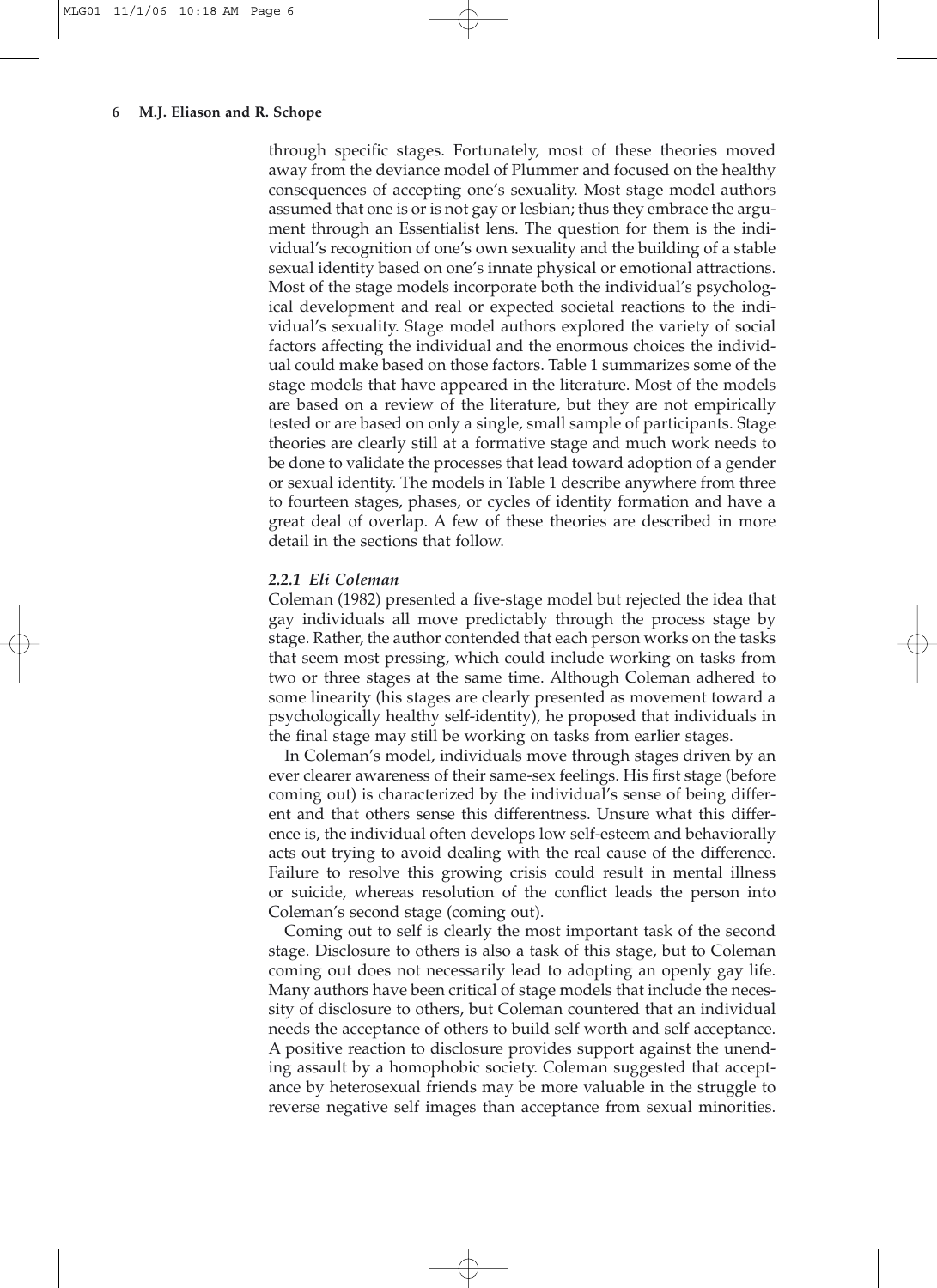| Study                        | <b>Basis of stages</b>                                                     | Stages or phases of<br>identity formation                                                                                                                                                                                                                                |
|------------------------------|----------------------------------------------------------------------------|--------------------------------------------------------------------------------------------------------------------------------------------------------------------------------------------------------------------------------------------------------------------------|
| Plummer (1975)               | Theory about gay men                                                       | Sensitization<br>Significance<br>Coming out<br>Stabilization                                                                                                                                                                                                             |
| Ponse (1978)                 | Interviews with 75 lesbians                                                | "Gay trajectory"<br>Subjective feeling of difference from<br>sexual/emotional desire for women<br>Understanding feelings as "lesbian"<br>Assuming a lesbian identity<br>Seeking the company of lesbians<br>Engaging in lesbian relationship<br>(sexual and/or emotional) |
| Cass (1979, 1996)            | Gay and lesbian development;<br>some empirical validation<br>(Cass, 1984)  | Confusion<br>Comparison<br>Tolerance<br>Acceptance<br>Pride<br>Integration                                                                                                                                                                                               |
| Coleman (1982)               | No empirical validation                                                    | Pre-coming out<br>Coming out<br>Exploration<br>First relationship<br>Integration                                                                                                                                                                                         |
| Minton & McDonald<br>(1984)  | From ego development<br>theory; surveys of 199<br>gay men                  | Egocentric<br>Sociocentric<br>Universalistic                                                                                                                                                                                                                             |
| Faderman (1984)              | Lesbian feminist identity;<br>no empirical validation                      | Critical evaluation of societal norms<br>and acceptance of lesbian identity<br><b>Encounters with stigma</b><br>Lesbian sexual experience (optional)                                                                                                                     |
| Sophie (1985/1986)           | Lesbian identity; interviews<br>with 14 women                              | <b>First awareness</b><br>Testing/exploration<br>Acceptance<br>Integration                                                                                                                                                                                               |
| Chapman & Brannock<br>(1987) | Lesbian identity; surveys of<br>197 lesbians                               | Same-sex orientation<br>Incongruence<br>Self-questioning<br>Identification<br>Choice of life-style                                                                                                                                                                       |
| <b>Troiden (1989)</b>        | Gay and lesbian development:<br>interviews with 150 men<br>(Troiden, 1979) | Spirals rather than linear<br>Sensitization<br>Confusion<br>Assumption<br>Commitment                                                                                                                                                                                     |
| Morales (1989)               | Racial/ethnic minority<br>LGB; no empirical<br>validation                  | Denial of conflicts<br>Bisexual vs. gay/lesbian identity<br>Conflicts in allegiances<br>Establish priorities in allegiances<br>Integrate various communities                                                                                                             |
| Reynolds & Pope (1991)       | Multiple identity formation;<br>no empirical validation                    | Passive acceptance of society's<br>expectations for one aspect of self<br>Conscious identification with one<br>aspect of self                                                                                                                                            |

€

# **Table 1. Summary of Stage Theories**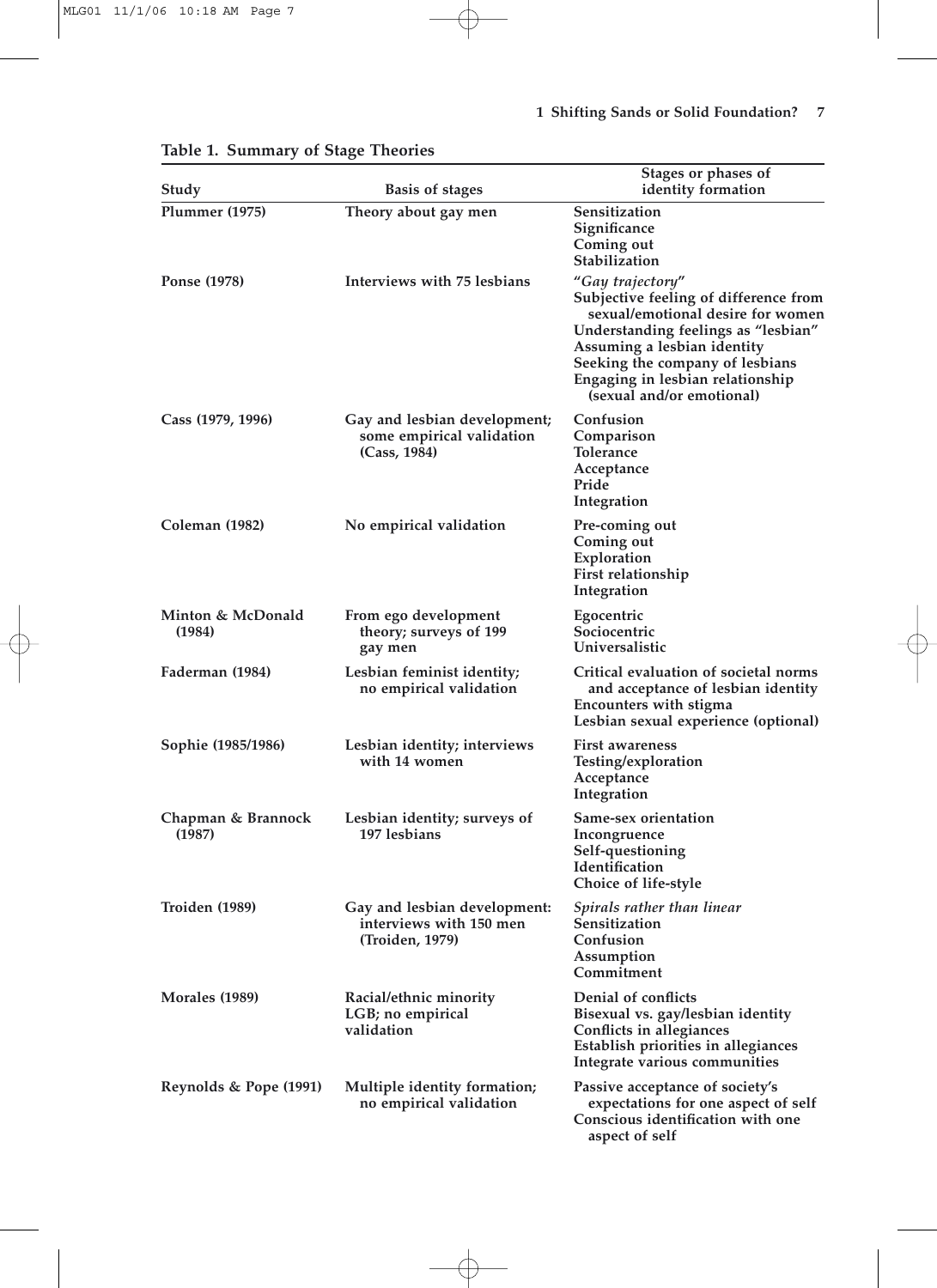# **Table 1.** *Continued*

| Study                                                         | <b>Basis of stages</b>                                              | Stages or phases of<br>identity formation                                                                                                                                                                                                                                                                               |
|---------------------------------------------------------------|---------------------------------------------------------------------|-------------------------------------------------------------------------------------------------------------------------------------------------------------------------------------------------------------------------------------------------------------------------------------------------------------------------|
| Isaacs & McKendrick<br>(1992)                                 | Gay male identity; no<br>empirical validation                       | Segmented identification with<br>multiple aspects of self<br>Intersection identities with multiple<br>aspects of self<br><b>Identity diffusion</b><br><b>Identity challenge</b><br>Identity exploration<br>Identity achievement<br><b>Identity commitment</b><br>Identity consolidation                                 |
| Siegel & Lowe $(1994)$                                        | Gay male identity; no<br>empirical validation                       | Turning point<br>Aware of difference<br>Identify source of difference<br>Coming out<br>Assumption<br>Acceptance<br>Celebration<br>Maturing phase<br>Reevaluation<br>Renewal<br>Mentoring                                                                                                                                |
| Fox (1995)                                                    | Bisexual identity formation;<br>no empirical validation             | First opposite sex attractions,<br>behaviors, relationships<br>First same-sex attractions, behaviors,<br>relationships<br>First self-identification as bisexual<br>Self-disclosure as bisexual                                                                                                                          |
| McCarn & Fassinger<br>$(1996)$ ; Fassinger<br>& Miller (1996) | Lesbian and gay identity;<br>study of 34 gay men and<br>38 lesbians | Awareness<br>Exploration<br>Deepening/commitment<br>Internalization/synthesis                                                                                                                                                                                                                                           |
| Eliason (1996a)                                               | Lesbian identity; no empirical<br>validation                        | Cycles/not linear<br>Preidentity<br><b>Emerging identity</b><br>Recognition/experiences with<br>oppression<br>Reevaluation/evolution of<br>identities                                                                                                                                                                   |
| Nuttbrock et al. (2002)                                       | Transgender identity; no<br>empirical validation                    | Awareness<br>Performance<br>Congruence<br>Support                                                                                                                                                                                                                                                                       |
| Devor (2004)                                                  | Transgender identity; no<br>empirical validation                    | Abiding anxiety<br>Confusion<br>Comparison (birth sex/gender)<br>Discover trans identity<br>Confusion (trans)<br>Comparison (trans)<br>Tolerance (trans)<br>Delay before acceptance<br>Acceptance<br>Delay before transition<br><b>Transition</b><br>Acceptance of posttransition<br>gender/sex<br>Integration<br>Pride |

Æ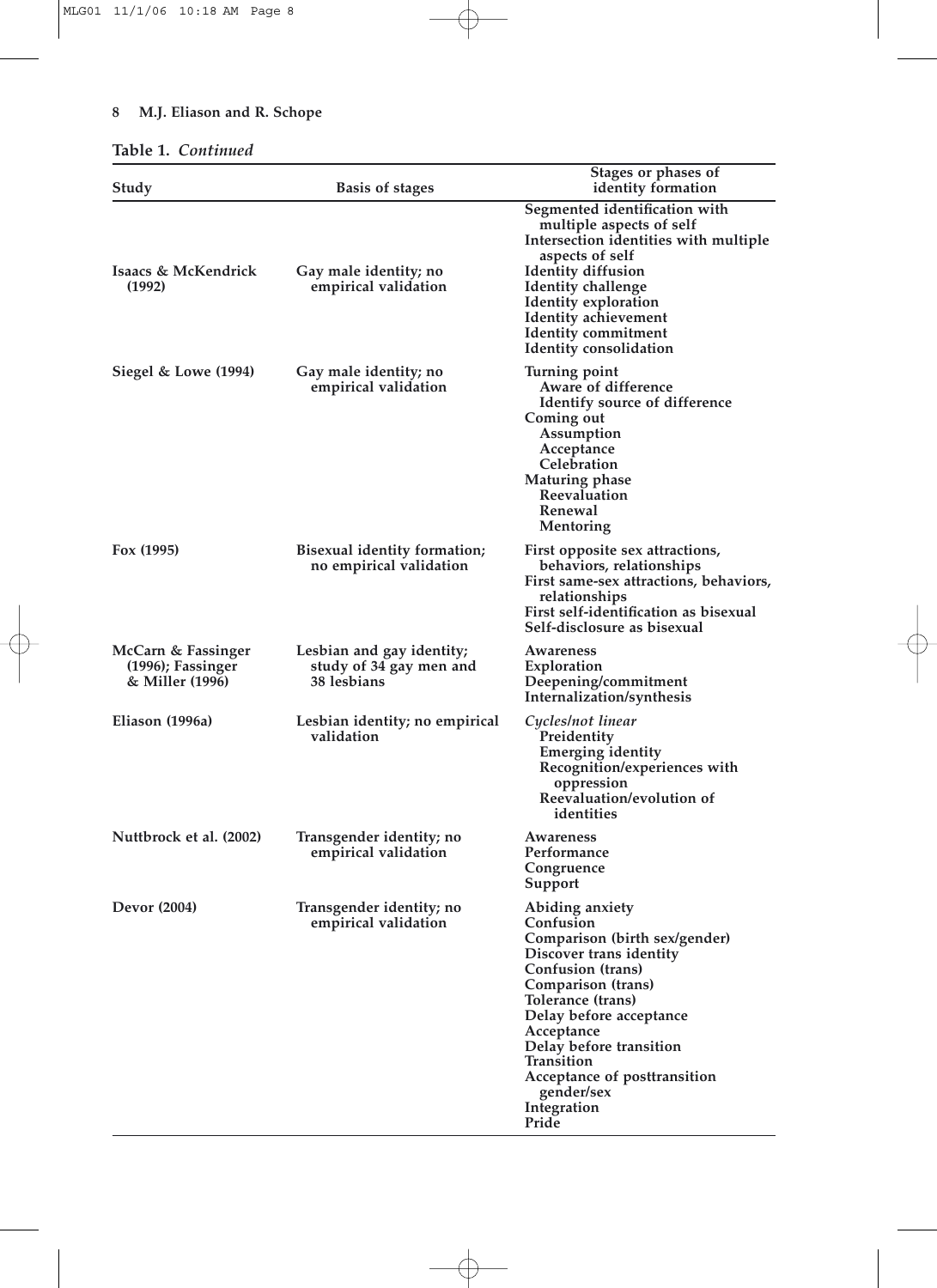Forming positive self concepts is needed (or is highly desirable) as one moves into and through the third stage (exploration).

Having accepted the label "homosexual," the person in this stage sets out to discover what it means. Often for gay men, it means having sexual contact with many partners. Coleman, however, does not present this stage as simply one of fun and sexual adventure. Frequently individuals during this period may turn to drug use to cope with the stress. Although many of the person's behaviors in this stage may be judged as age-inappropriate, Coleman argued that they are working through issues that most heterosexuals addressed as adolescents. At some point, the individual starts to contemplate the possibility of more serious connections and relationships with others. Coleman's fourth stage (first relationships) is relatively unique among stage models and answers the call that identity development should focus more on relationship development (e.g., DeCecco & Shively, 1984). Coleman emphasized that many early relationships flounder because the individual is controlled by internalized homophobia. The lack of a stable self identity may mean the individual has yet to develop empathy and social skills. Moreover, being in a relationship may "out" the person before he or she is prepared to deal with the consequences. Pressures resulting from these early relationships may make the adventures of sexual experimenting sound enticing, and there may be movement back into the previous stage.

In Coleman's last stage (integration), the individual consolidates private self with public self. This task is highly stressful, and many do not succeed. Unlike many stage theorists, Coleman does not believe that reaching this stage means all the tasks of the previous stages have been resolved. However, he states that it is unlikely that one could achieve identity integration with the early crises still in conflict. Reaching the integration stage opens up the possibility of more successful relationships and the exploration of new and potentially more satisfying social networks.

#### *2.2.2 Richard Troiden*

Troiden (1988, 1989) firmly stated that sexual identities are socially learned, although he did not completely dismiss biology. His emphasis was on how social scripts of gender role behavior affect adoption of a sexual identity. Troiden stressed that individuals are not fixed into neat categories of "homosexual" or "heterosexual" but develop sexual identities along any point on Kinsey's scale; thus theoretically this theory can accommodate bisexual identities. Sexual identities form as individuals learn to interpret what their sexual feelings mean to themselves and to society as a whole. Troiden emphasized that no one fits perfectly into any one stage, that his stages are only clusters of characteristics; he rejected linear stage models, stressing that the process is more like a "horizontal spiral" where individuals move in all sorts of directions. Troiden's first stage (sensitization) refers to feelings of being different during puberty, focusing on gender difference, such as not fitting into typical boy and girl behaviors or interests. These feelings of being different are not understood by the child as implying a sexual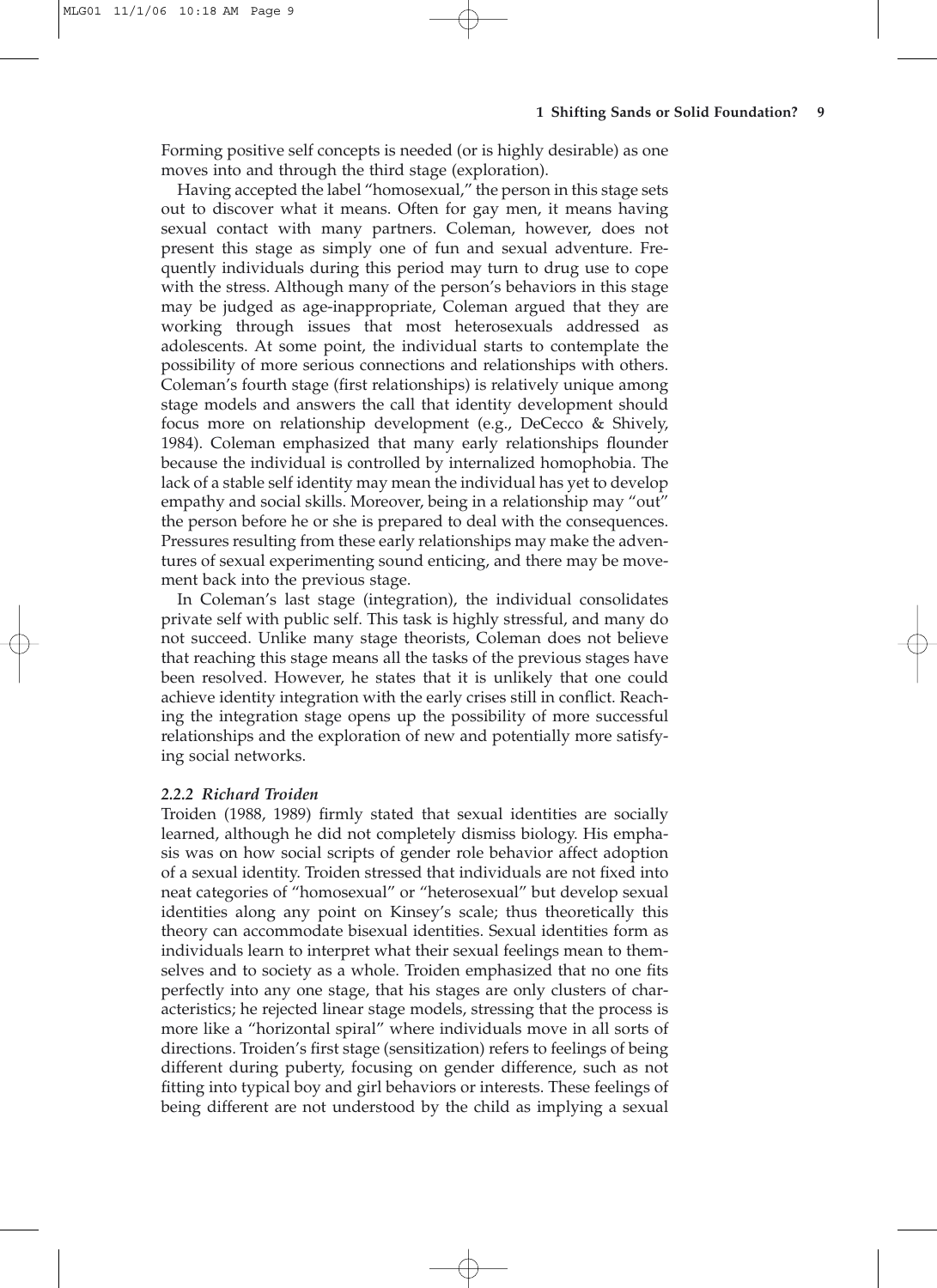differentness. When the feelings do start signifying the sexual aspect, one has entered Troiden's second stage (identity confusion). Troiden emphasized that as gender roles become more rigid during adolescence the teen, overwhelmed by guilt, usually desperately tries to hide his or her feelings. Like Plummer and Coleman, Troiden used "coming out" as a stage (his third) but not necessarily in the same way. In Troiden's coming out stage, individuals accept their self identity and presented identity as being the same. This acceptance often results in a new sense of belonging to a group, with possible anger against those in the heterosexual group. Troiden also included sexual experimentation (for gay men) and emotionally charged relationships (for lesbians) in this stage. He argued that these different gender behaviors come out of one's socialization of males as seekers of quick gratification and females as seekers of emotional security. When the individual firmly adopts this new identity and is willing to disclose this identity to others, he or she enters Troiden's last stage (commitment). Although the author contended that persons in this stage most likely disclose to a large number of people in their environment, he also discussed strategies used to evade detection by others. Troiden proposed that even individuals who have stable sexual identities may have to remain hidden because their particular social environment is especially homophobic. Moreover, the formation of a sexual identity is never fully complete as new challenges may strengthen or weaken the individual's commitment to the sexual identification.

#### *2.2.3 Vivienne Cass*

Vivienne Cass (1979, 1990, 1996) has become one of the most often cited stage model theorists. The author repeatedly emphasizes the importance of the interaction between the individual and the environment. Her six stages have become more and more elaborate as she seeks to demonstrate the impact of family, friends, and other social players on the individual's movement through the stages. In response to the multitude of studies and critiques since her 1979 model was unveiled, Cass clearly has recognized that what is regarded as a gay, lesbian, or bisexual identity is rooted in the culture and history of Western society.

The six stages developed by Cass are levels through which the individual moves, driven by incongruence between self-perception, sexual behaviors, and the perception of how others would view the person if they knew of those behaviors. Each stage is characterized by a struggle to find an acceptable balance but does not necessarily lead to further growth and the next stage. Identity foreclosure is a possibility in every stage as the individual evaluates the costs of continuing the process. According to Western psychologies, the healthiest response at each stage is to meet the challenges involved and evolve into a stable, openly gay individual who is at peace with self and society. Cass's own testing has only partially validated the six stages (Cass, 1984). Still, even those stages with less empirical support, especially her pride stage, make sense as they often are included in other minority identity models (e.g., Cross, 1991).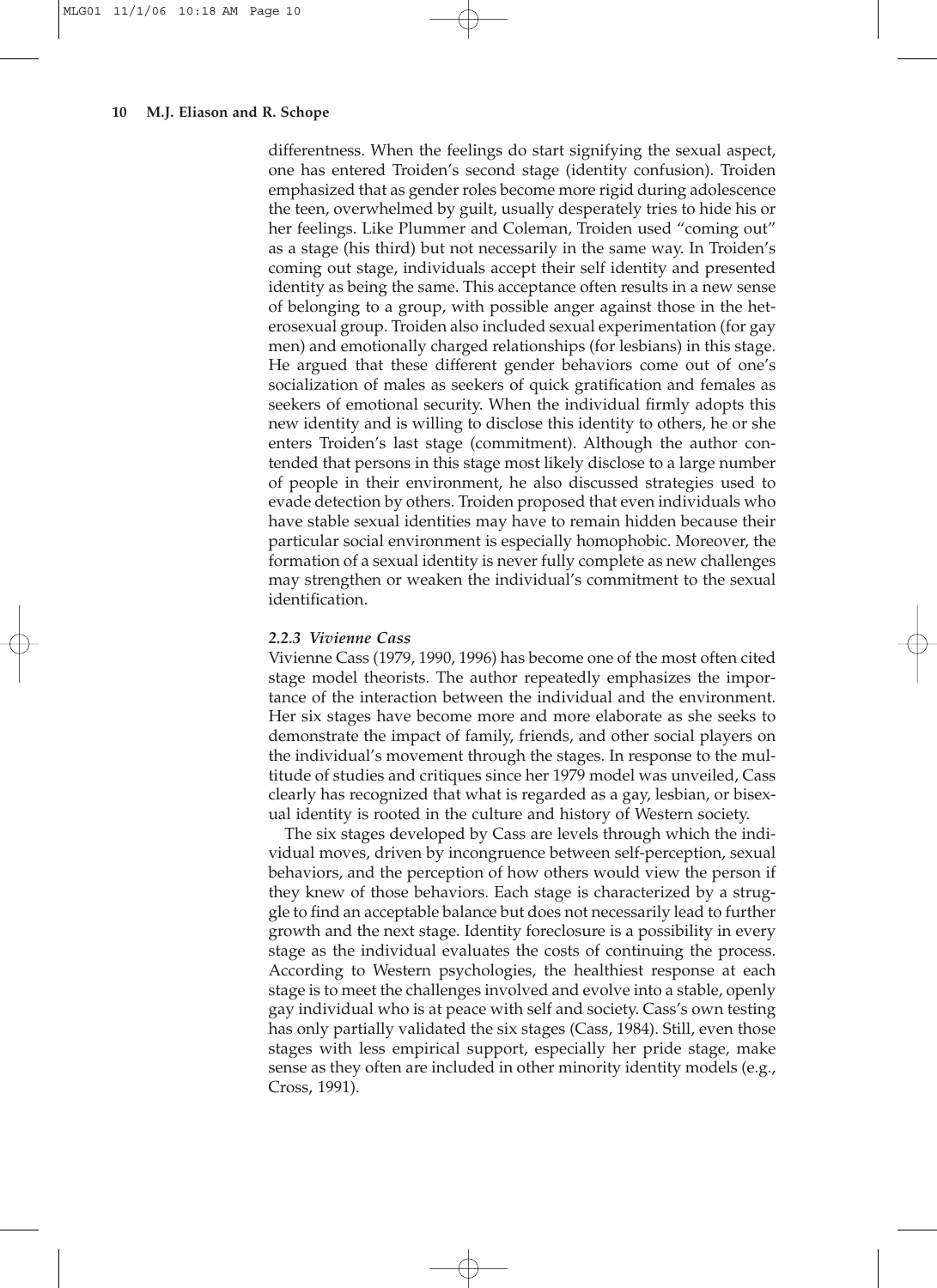The individual remains to a large extent in the closet through the first four of Cass's stages. In the first stage (identity confusion), the individual has become aware that he or she has thoughts or has acted in ways that may be identified as "homosexual." This prompts the person to recognize a need to redefine either one's identity or behavior. The reaction to this incongruence leads either to identity foreclosure or movement into the second stage (identity comparison), where the individual accepts that his or her behavior is indeed homosexual in nature. Redefining the behavior is no longer a viable option. Most important, the person is aware of the gap between identity as seen by oneself and identity as presented to others. In stage three (identity tolerance), the individual grudgingly adopts a gay, lesbian, or bisexual self-concept but remains resistant to this identity because of the internalized stigma and fear of negative reactions from others. The individual's options include identity foreclosure, living a life of self-hatred, or movement into the fourth stage (identity acceptance). During this last closeted stage, the individual learns to accept the sexual identity as positive but is still well aware of the social stigmatization. Passing often becomes a more conscious act to avoid the social costs of disclosure. Membership in gay organizations and frequenting of gay bars is now more acceptable as one builds a "second" life rather than the secret life of previous stages.

Incongruence in identity acceptance may lead to Cass's first "open" stage (identity pride). In this stage, the individual determines to reconcile identity as seen by self with identity presented to others through extensive self-disclosure. Cass stresses that this stage may include a rejection of heterosexual society, a reflection of one's anger toward having to bear the burden of the stigma for years. Individuals in this stage also tend to make their sexuality the center of their lives, making it (to use Goffman's words) as obtrusive as possible. Identity foreclosure may leave the individual continually struggling against society. Movement into the sixth stage (identity synthesis) brings balance and peace as the individual becomes more accepting of others and of self, and one's sexuality is no longer the central focus of life. Because the anger over the social stigma is no longer overwhelming, one is equally comfortable around heterosexual and sexual minority individuals.

#### *2.2.4 A Few Other Theories*

South African authors Isaacs and McKendrick (1992) presented a different twist on gay male identity formation by emphasizing sexual behaviors and feelings. They based their stages of identity growth on ego development in response to the presence of male and female sexual images. They provided prospective ages for each of their six stages. The first two stages, identity diffusion (age 0 to 9) and identity challenge (age 10 to 15), are characterized by primitive, unclear sexual fantasies, resulting in confused self-esteem. Stage three, identity exploration (age 16 to 19) is a testing phase with confusion over which sexual fantasies to use for masturbation. Beginning identity achievement (age 19 to 65)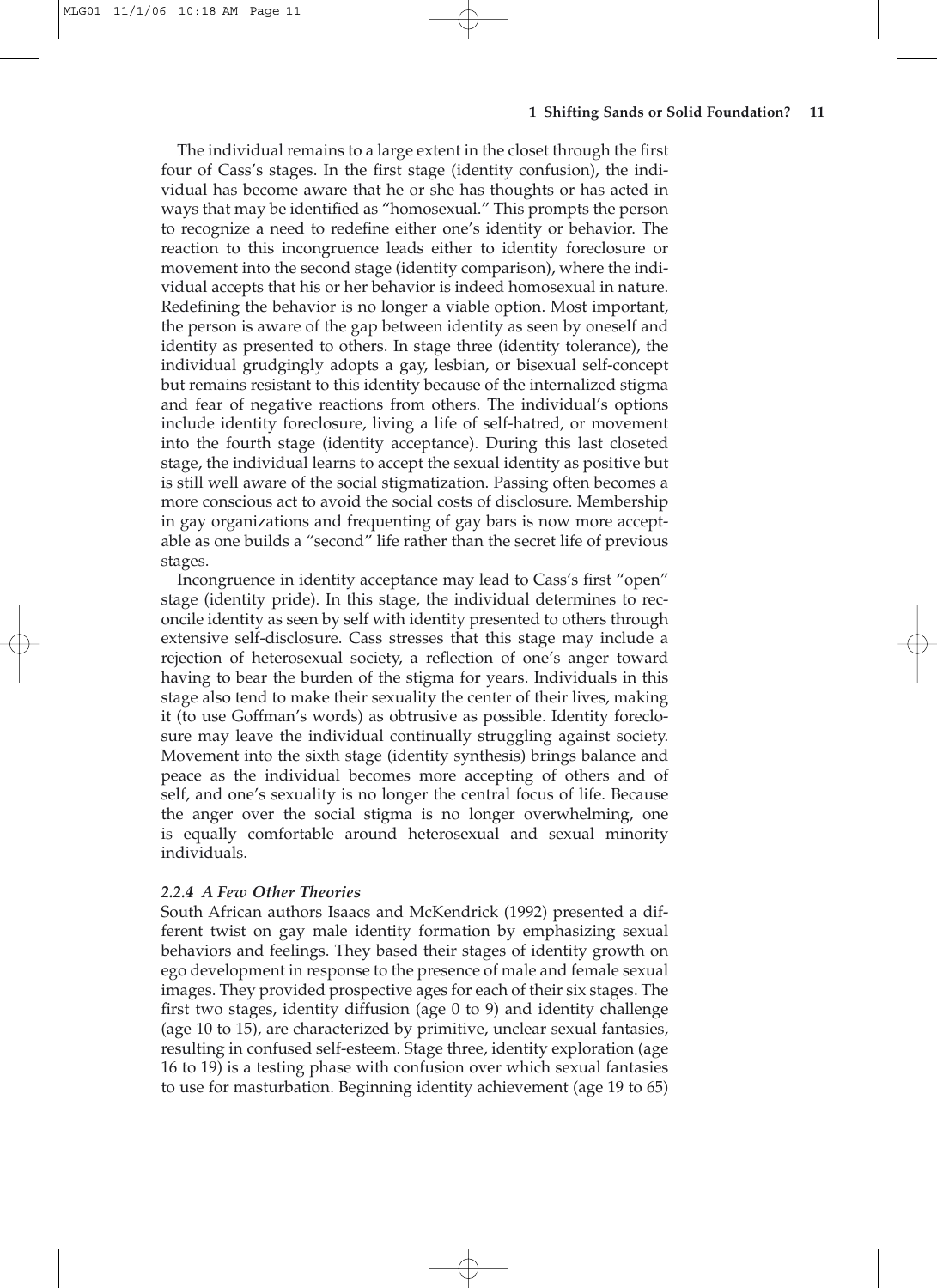finds the individual fixating on same-sex fantasies, resulting in a "coming out crisis." Self-acceptance develops during the identity commitment stage (age 19 to 65), which also includes new and open participation in the "homosexual" subculture. Isaacs and McKendrick emphasized the critical role of this subculture and its power over its members. In the last stage, identity consolidation (age 19 to 65), there is full ownership of one's sexual fantasies. Moreover, the subculture becomes even more important, demanding behavioral changes in accordance with shifting norms. In some ways, the authors see the individual as being victimized by the need to adapt oneself continually to subcultural roles and values, reminiscent of Plummer's model.

In stark contrast to Isaac and McKendrick, Lillian Faderman (1984) discussed the lesbian feminist identity, whereby women can come to identify as lesbians through politics, rather than any innate feelings, drives, or sexual experiences. Indeed, the lesbian feminist may never have a sexual experience with another woman at all. Faderman described three stages that are the reverse of Minton and McDonald's (1984) stages, beginning with a commitment to a lesbian identity and progressing to possibly having a sexual relationship with a woman (although it is not required for a lesbian feminist identity).

Fassinger and Miller (1996) and McCarn and Fassinger (1996) presented a stage model with familiar stages: awareness, exploration, deepening/commitment, and internalization/synthesis. What makes their theory different is that they hypothesize two "branches" to the model. The stages can describe a person's individual process of grappling with internal feelings, behaviors, and attractions; and/or it can describe a process of adopting a group membership, stages toward defining oneself as a member of an oppressed minority group.

Devor (2002) proposed one of the few theories to explore transgender identity formation, basing the stages on Cass's model. Devor's sociological work has focused primarily on female-to-male transsexuals (Devor, 1997). With 14 stages, the theory explores identity comparisons with one's birth sex followed by identity comparisons with a transgender notion; it identifies certain stalled or arrested developmental stages as "delay" stages. Although the stages themselves may or may not be inclusive of lesbian, gay, and bisexual individuals, Devor notes two concepts that underlie all identity formation: witnessing and mirroring. Witnessing refers to the longing we all have to be witnessed by others for who we believe ourselves to be. Witnesses are objective, external validation of the self. Mirroring involves seeing oneself in the eyes of someone who is similar, a person with an insider perspective on the group with which we identity. Identity formation hinges on these two social processes. For transgender or transsexual to be social categories at all, societal assumptions must hold that there are two clearly distinct categories called male and female. The transgender individual must traverse two of society's deeply entrenched belief systems: that men and women are distinct and mutually exclusive categories, and that sex/gender determines sexuality. Coleman et al. (1993) also studied a small group of female-to-male transsexuals who identified as gay men after transition. These authors suggested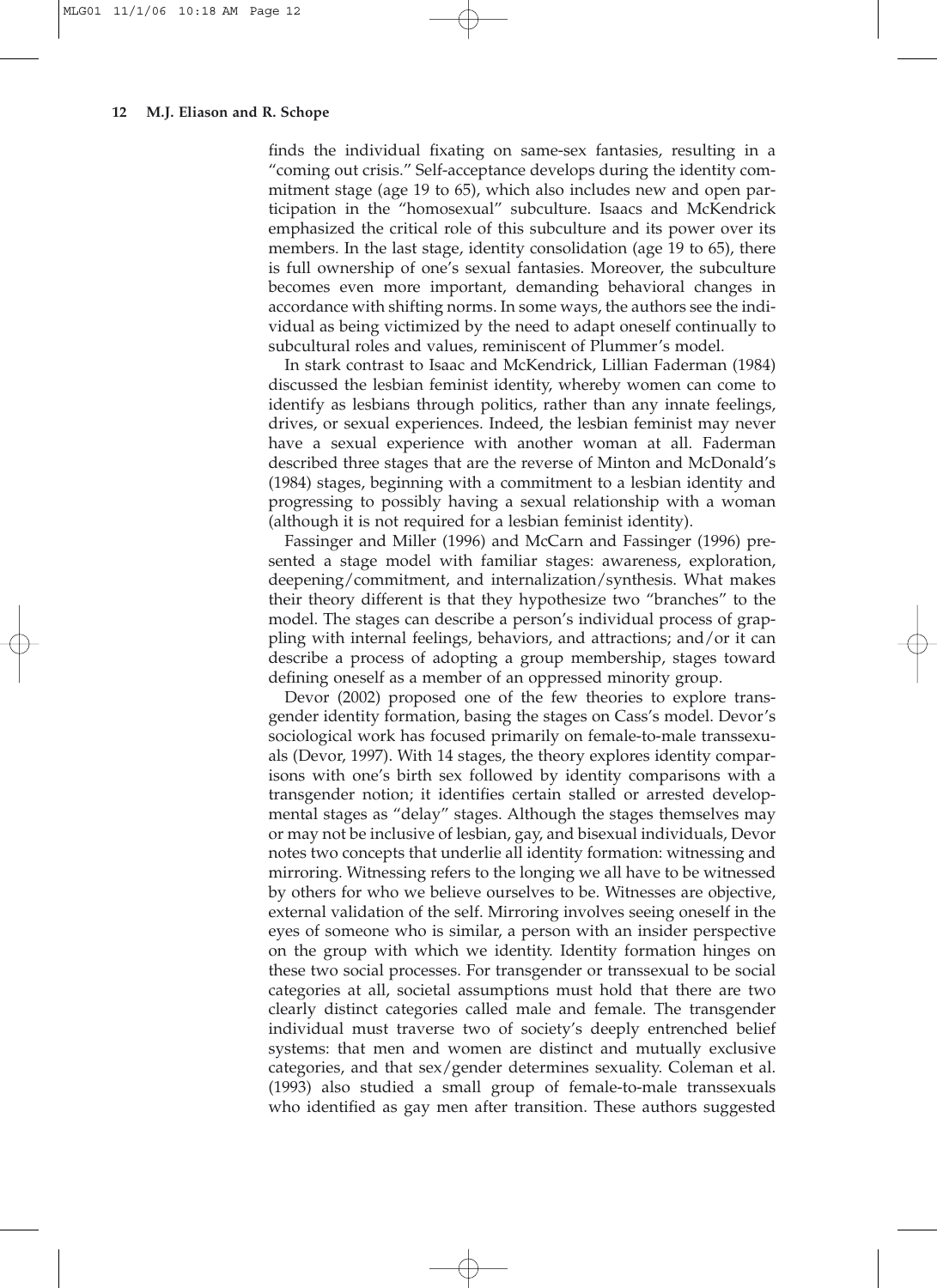that transgender individuals go through two developmental stage processes: first for gender identity and then for sexual identity.

#### **2.3 Common Themes of Stage Models**

It is clear that linear stage models have a number of similarities and differ primarily in the subtle details. Some of the common themes are described below.

*2.3.1 Identity Development Begins with a Feeling of Differentness*

The differentness varies somewhat from one theory to another, ranging from gender role deviations (Troiden; Devor) to same-sex attractions (Cass; Chapman & Brannock) to gender of sexual fantasy objects (Isaacs & McKendrick). For all theorists, the difference is motivated by comparison to others or social norms. At first, there is no language for the difference. Rarely do the stage theorists speculate as to the origins of this difference, whether it is innate, generated from early life experiences, the result of name-calling on the playground, or other beginnings.

#### *2.3.2 Identity Formation Is Developmental*

The stages are a journey from lack of identity (with poor psychological adjustment) to solid identity and acceptance of one's identity (with good psychological adjustment). That is, later stages are healthier or more advanced than earlier stages. Many theorists refer to the coming out process, whenever it occurs, as similar to adolescence in that the individual must learn dating norms and explore their sexuality and/or gender. In general, the stage models describe a sequence from immaturity and unhealthy adjustment to maturity and good health.

#### *2.3.3 People Need to Disclose*

A common belief among many of the stage theorists is that the closeted individual is less healthy than the open individual, who has successfully achieved the ability to live openly and comfortably with his or her sexuality. In Cass's last closeted stage (identity acceptance), the fear of exposure remains for many the focus of their lives, and the person often is dominated by self-hatred. Wells and Kline (1987), like many stage theorists, argued that disclosure to others is an essential part of the coming out process because "each time homosexuals deny their sexual orientation, they hurt themselves slightly, which has a cumulative effect" (p. 192).

#### *2.3.4 The Need for a Stage of Pride/Cultural Immersion*

Cass's identity pride stage is perhaps her most controversial because it focuses on the initial anger felt by many LGB individuals against heterosexual society (see also Plummer and Troiden). Before coming out, much time and energy has been lost grappling with society's prejudice. Long forced to pretend to be someone they were not, LGB individuals often respond with rejection of heterosexual society and even most heterosexual persons. For many, coming out feels like the world has become open to them. According to Cass, though, it may at the same time shrink because the initial phase of coming out most often involves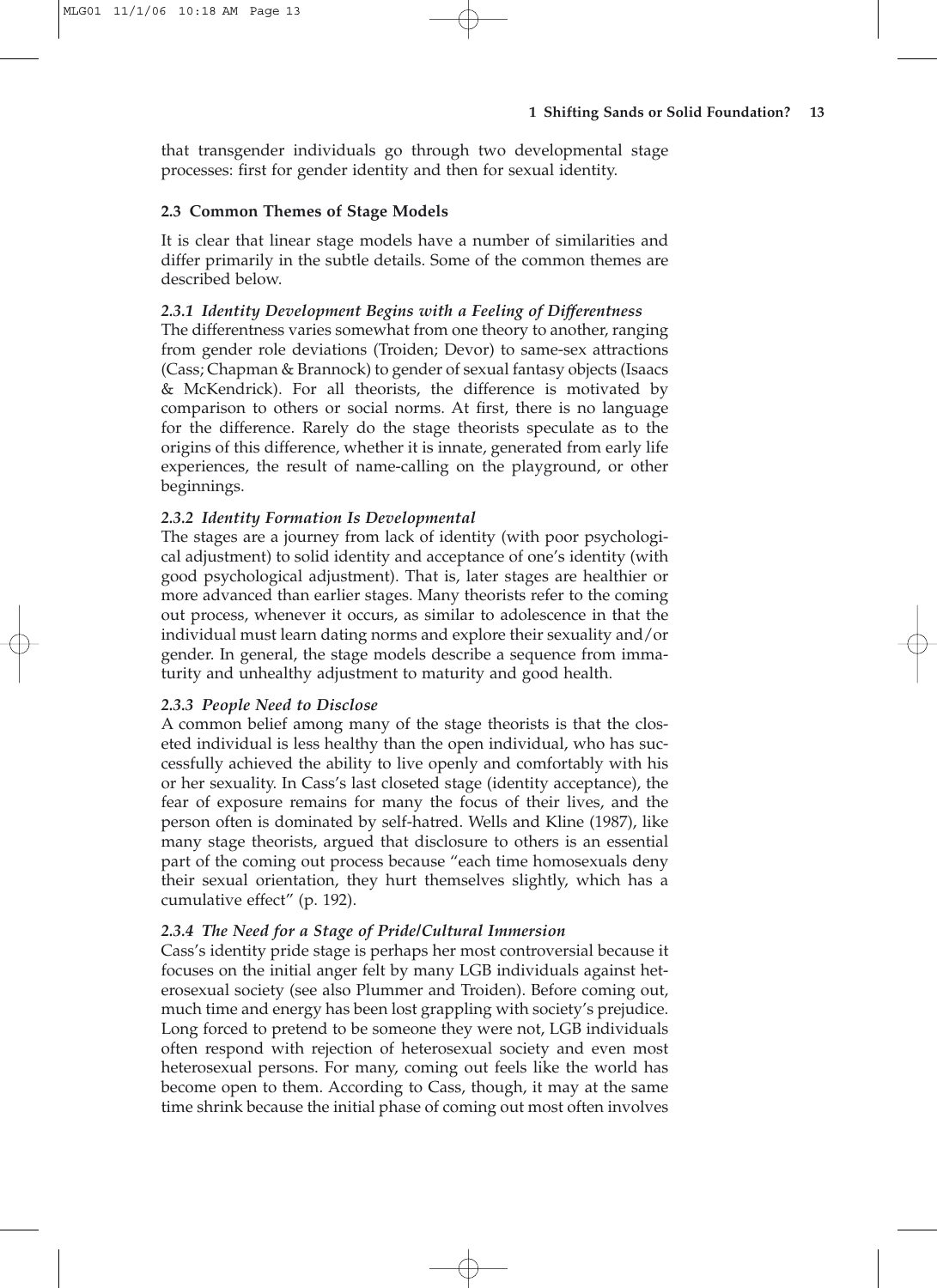a submersion in gay society. Heterosexual friends are often abandoned as untrustworthy; and, ironically, as it has since early childhood, the individual's sexuality or gender continues to dominate his or her life. Now, however, the driving force is to affirm one's identity rather than to desperately hide it.

According to many stage theorists, the pride stage often involves behaviors that would have been considered quite outrageous and unthinkable before coming out. Sexual promiscuity may become a way of constantly reaffirming one's sexuality, especially for men. It also confirms that one no longer accepts society's right to set the rules of behavior. This may be when one is more likely to become involved in political organizations that directly challenge or even threaten the dominant system. Most authors believe that these later stages of coming out force the discomfort in social situations and the psychological work of adjustment from the gay person to the heterosexual person (Brooks, 1981). Certainly, gay individuals in the pride stage are determined to force heterosexuals to feel the discomfort that had long been oppressing the gay person. Goffman (1963) stressed that coming out is a movement from being "discreditable" to "discredited" (openly stigmatized). Yet, although the pride stage is where the person has become discredited in the eyes of society, it is also when the individual is unwilling to accept the stigma as his or her problem. Without confronting the pain of stigma, homophobia will continue to damage society as a whole (Blumenfeld, 1992). Not surprisingly, individuals in the pride stage are most criticized not only by heterosexual persons but also many LGBT individuals, who are uncomfortable forcing the majority to share the discomfort. Heterosexual individuals may express bewilderment at the term "gay pride," arguing that they do not talk about "straight pride," whereas some LGBT people urge their more visible counterparts to try to blend in and "act normal."

#### *2.3.5 Need for Identity Integration/Synthesis*

The final or highest stage of most models requires that gender and sexual identities become integrated into the whole personality, so they are no more and no less important than any other aspect of identity. Integration means lessening of the anger against societal norms and a greater emotional balance. According to McCarn and Fassinger (1996), achieved lesbian development means that, "she will have traversed the path from rage, anxiety, insecurity, and rhetoric to directed anger, dedication, and self-love as a lesbian woman" (p. 525). Loiacano (1989) also stressed the need to integrate identities in African American gays and lesbians, citing the struggle for validation of both stigmatized identities as a "challenge to sanity" (p. 23).

# **3 Challenges to Linear-Stage Models of Identity**

Throughout the 1980s to the present, there have been challenges to stage model theories of sexual or gender identity formation. The critics noted that sexual identities are cultural constructs of fairly recent origin and are not universal. There are a wide variety of cultural views of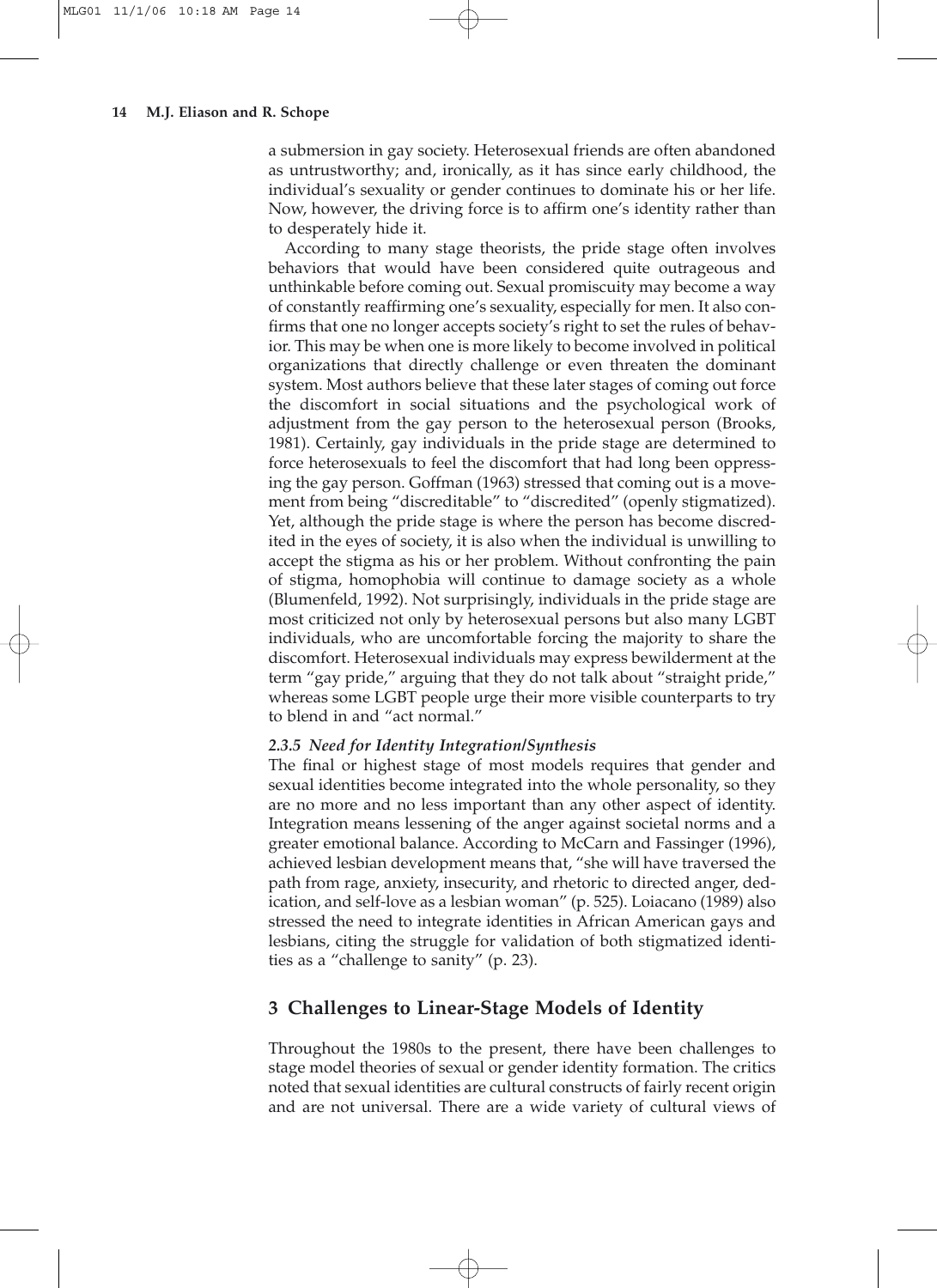gender and sexuality that differ from our Western notions. Even in Western societies such as the United States, there are subcultural differences based on race/ethnicity, religion, or even age that demonstrate the shaky ground of social identities. For example, many middle-aged and older lesbians have difficulty understanding why many young women are hesitant to call themselves lesbians, preferring instead to call themselves "fluid" or defy categories. As another example, the concept of two-spirit in Native American communities is not synonymous with gay, lesbian, bisexual, or transgender concepts in Western society. Many subcultural groups continue to define sexual identity by active/passive terms rather than gender of partner—that is, the passive or receptive partner is "gay" but not the active or dominant partner. Most of the stage theories do not account for bisexual identity formation, as they are based on the assumption of same-sex desires in opposition to other-sex desires (an exception is Fox, 1995, who provided a stage model of bisexual identity). Finally, few theories have attempted to include transgender identity or theorize the role of gender in identity processes in a more sophisticated manner (Devor, 1993). This section describes some of the major categories of challenges to linear stage models.

#### **3.1 Changes in Social Context**

There have been enormous changes in pop culture and media images of gender and sexuality during the past three decades, with an explosion of images and information about alternative gender and sexual roles that the early stage theorists scarcely could have imagined. The youth's of today have access to unlimited information on the Internet and are exposed to a plethora of sexual styles and behaviors. These changes are bound to affect identity formation models in a variety of ways, from earlier age of labeling one's difference to the wider variety of ways gender and sexuality can be expressed. These changes are evident when 7-year-olds "come out" as transgendered on Oprah, junior high kids identify as "genderqueer," straight men allow themselves to be "made over" by a team of gay men, and books proclaim, *The End of Gay* (Archer, 2002). Theoretical models of sex and gender need to accommodate these changes in the culture.

Furthermore, one has to consider the influence of research on the biological underpinnings of gender and sexuality. How is the debate about biology related to cultural notions of sexual and gender identity and to societal attitudes? The question of whether one is born with a sexual orientation or acquires it later needs to figure into discussions of identity formation. Whisman (1996) found that lesbian and bisexual women were more likely to think their sexuality was a choice than men. Many identity models presuppose an innate sexual orientation and have little room for choice, except whether to express sexuality.

#### **3.2 Changing Notions of Sex/Gender**

Some stage theorists spend considerable time discussing genderatypical behavior or feelings during childhood (most notably, Troiden),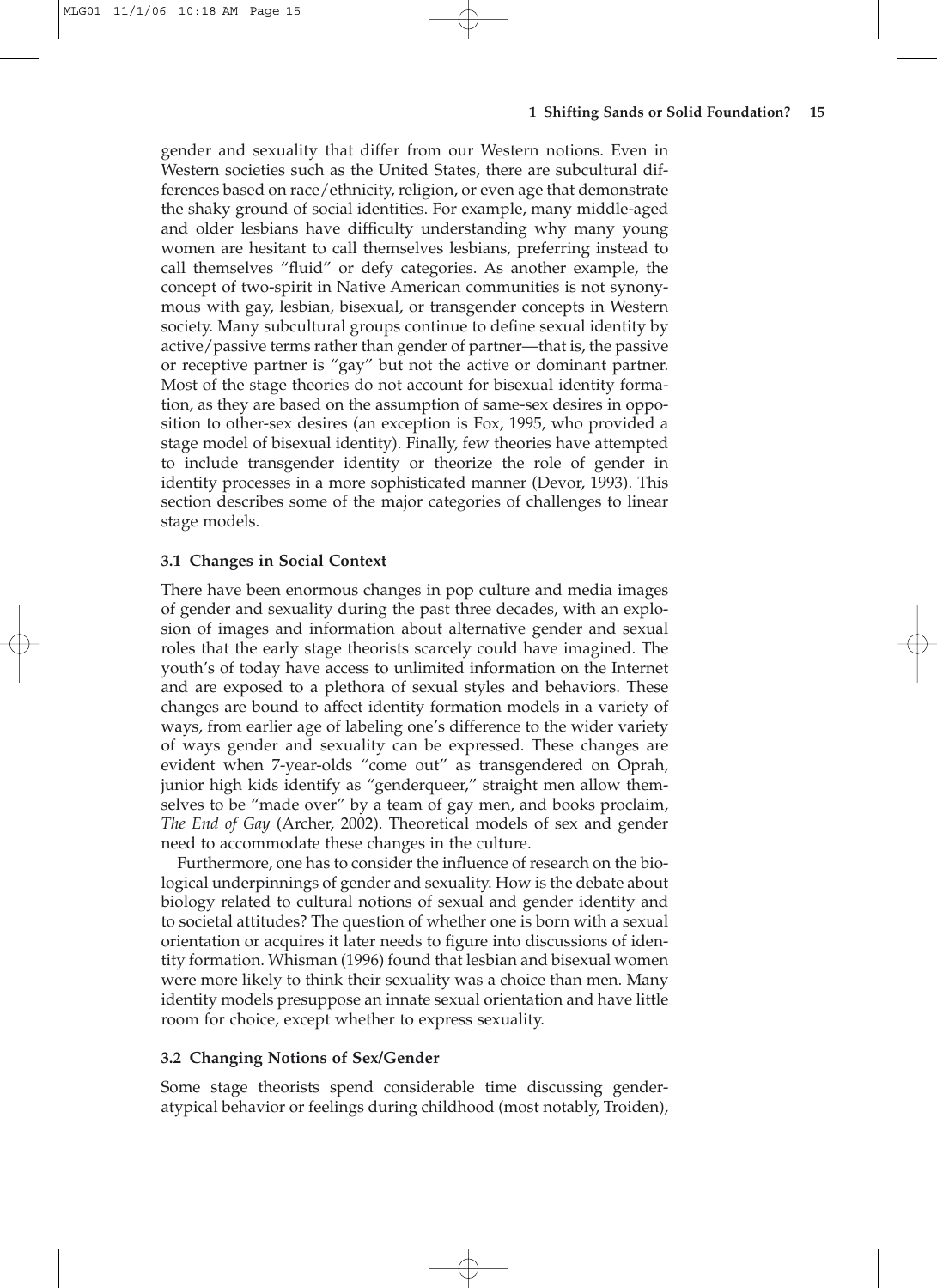which leaves out LGBT people who had gender-conforming childhoods, and dismisses the possibility of transgender identity in some individuals who do have gender-atypical childhoods. The role of sex/gender has been debated. It is widely recognized that women and men are socialized differently in most cultures and that gender has different meanings in different cultural groups. Even within LGBT communities, gender has quite varied meanings. Consider a femme lesbian, a transgender woman, a drag queen, and a butch lesbian. Are these all separate identities or variations on the theme of "woman?" Do butch lesbians have the same identity formation processes as femme lesbians (e.g., Levitt, 2003)?

Bisexual identities challenge the foundation of gay and lesbian identities on the sex/gender of the sexual partner, creating anxieties in lesbian and gay communities. How does bisexuality, having a physical attraction to, or choosing sexual or romantic partners on the basis of some characteristic other than their sex/gender, disrupt monosexual identities that are firmly defined by the sex/gender of partners? Most linear stage theories are unable to accommodate the flexibility of a bisexual identity (Horowitz & Newcomb, 2001).

Transgender identities challenge the stability of biologic categories such as sex, which underlie gay and lesbian identity. Kate Bornstein astutely pointed out: "What makes a man—testosterone? What makes a woman—estrogen? If so, you could buy your gender over the counter at any pharmacy" (Bornstein, 1994, p. 56). Other "biologic" markers of sex, such as chromosomes, genitals, and reproductive capabilities, are similarly ambiguous. Again, transgender identities challenge the viability of an identity based on the sex/gender of partners.

Finally, male and female socialization about sex/gender and sexuality in most cultures is quite different and challenges the idea of whether one could ever develop a model of sexual identity formation that captures the experiences of women and men (or even more difficult, people who never felt comfortable in the roles assigned to women and men). In a culture that devalues women and femininity, prejudice against "effeminacy" in men exists in both the dominant culture and in LGBT subcultures (Taywaditep, 2001); and it must play a role in individual development of men. The very different ways that men and women in Western society are socialized about sex and love may affect the trajectories their sexual identity formation may take. Men may be more likely to experiment sexually and define themselves in terms of their sexual behavior, whereas women may define themselves in terms of love relationships, regardless of whether they are sexual. Much of the criticism of linear stages theories has come from women, and there is growing evidence that men experience their sexuality as more linear and less fluid than do women.

## **3.3 Challenges to the Stability of Identity**

Queer theory, an increasingly influential theoretical framework in the humanities, has begun to filter more into the social sciences (it has had a minority voice there all along—see Mary McIntosh, 1968, and various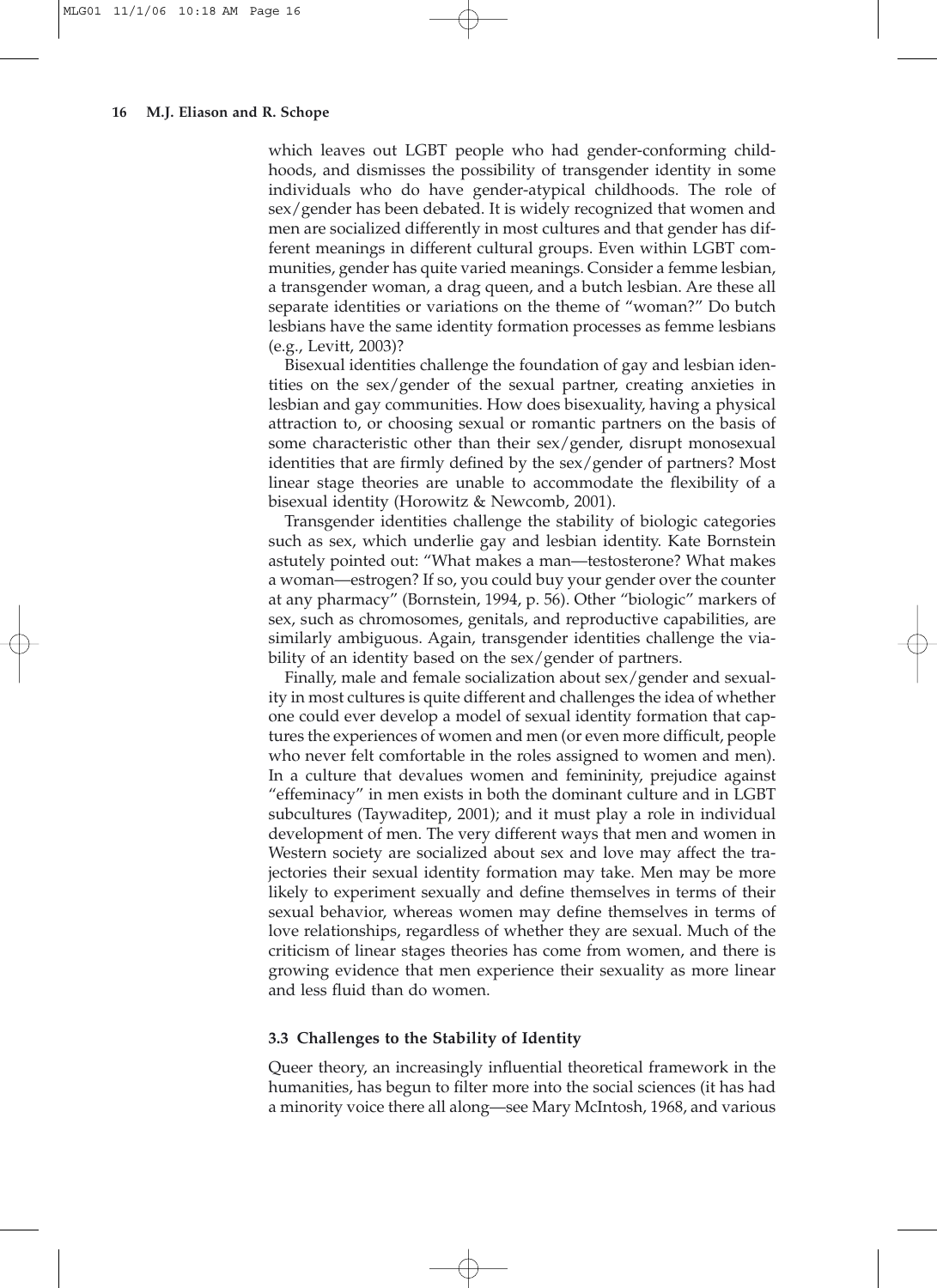sociologists through the years). These frameworks view social identities of all kinds as contingent on time, place, and circumstances. According to queer theory, identities are always tentative, fragmented, and essentially figments of our imagination attempting to create some order out of the chaos of our lives (Fuss, 1991).

Identities can create problems for individuals when the categories, labels, or stages they choose are too confining and rigid to contain their individual differences. LGBT communities are often shocked when one of their members "leaves the fold." Identity change is threatening to the whole community as it challenges the stability of gender and sexuality (Rust, 1993). The literature is full of stories of rejection when lesbians have relationships with men, when gay men transition to women, when butch lesbians identify as trans-men, and so on. These events are only unsettling if we make the assumption that gender and sexual identities are fixed and stable.

#### **3.4 Challenges to the Developmental Sequence of Stage Theories**

Do people have to pass through a series of stages, or can they experience only one stage? Can they go through stages in different orders? Skip stages? Regress? Joan Sophie (1985/1986) reported that women who were questioning their sexual identities often did not fit into stage theories—they skipped stages or went through stages in different orders. Because many of the theories parallel developmental theories of child and adolescent development, they may not be as applicable to adults who adopt a different gender or sexual identity when they are older. The focus on childhood and adolescent experiences leaves out those who form an LGBT identity later in life, who may have never struggled with identity issues during adolescence or young adulthood.

Cox and Gallois (1996) noted that the highest or final stage of many linear stage theories is integration, consolidation, or synthesis of sexuality with other identities, such as gender, race, and age. This privileging of integration as the ultimate state "suggests the existence of a best identity, specifically, an identity that supports the dominant heterosexual hegemony, or at least, is not antagonist to it" (p. 9). Other commentators (Celia Kitzinger, 1987, in particular) have pointed out the apolitical nature of sexual identity stage models in that they focus on individual adjustment so the person can ultimately "fit in" society rather than alter it.

McCarn and Fassinger (1996) noted that most identity models focus on the individual's internal developmental processes; but if sexual identity is socially constructed in response to societal oppression and stigma, it can also be a political identity. Theories that focus on the personal tend to emphasize erotic desires and intimacy needs, where disclosure may be less important. If the theory focuses on social group membership, identity disclosure is a key element. This schism in the definition of identity can also be seen in individuals. In one study, lesbians were asked to define what it meant to be a lesbian. Thirty-five percent gave a nonpolitical, personal definition, such as to love or have sex with women or sexuality is a part of core personality, whereas 65%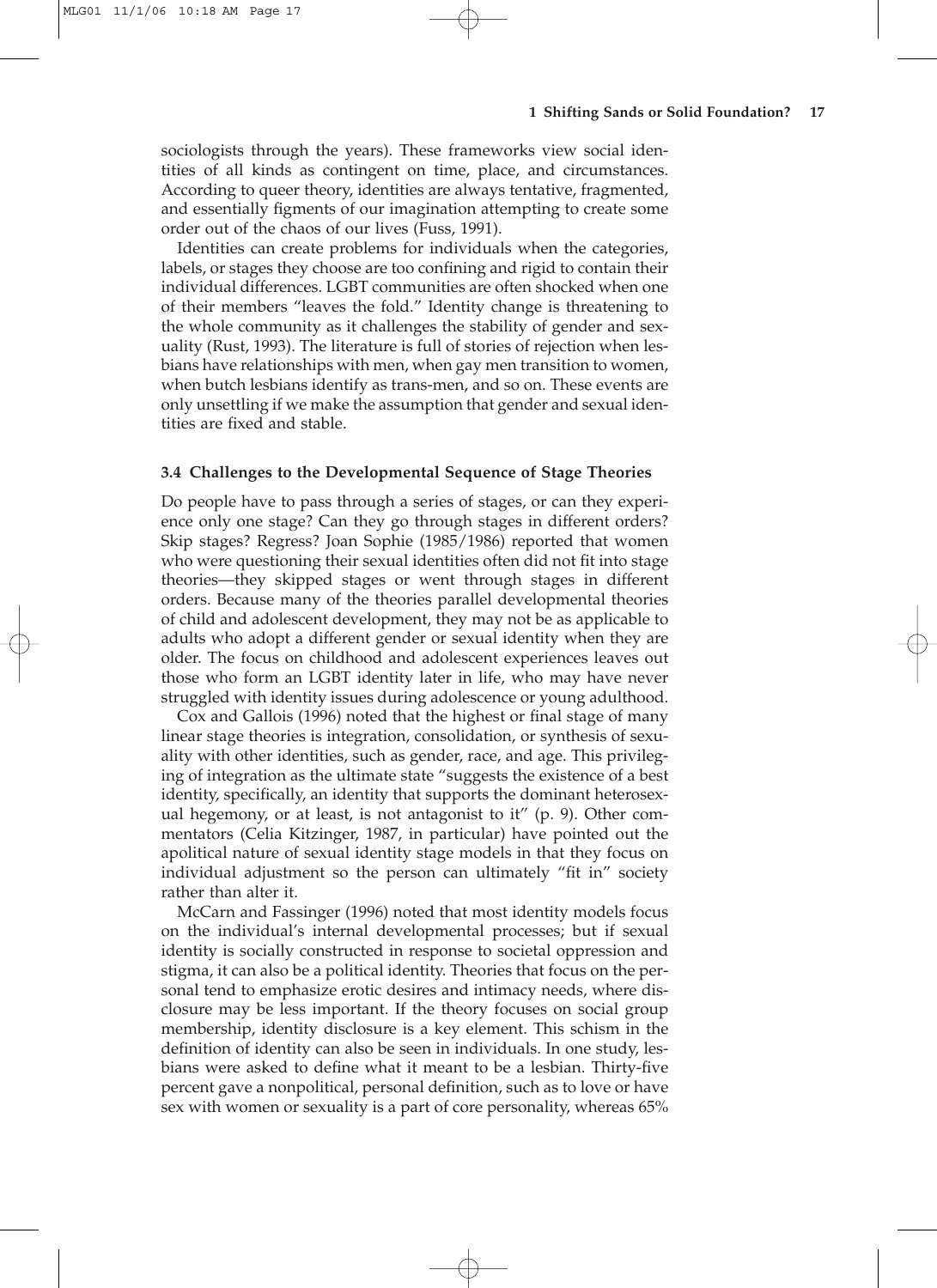gave a political definition, such as to be a lesbian is to have a worldview associated with feminism or civil rights issues (Eliason & Morgan, 1998). Stage theorists often equate sexual identity formation with other developmental processes in humans, such as cognitive and affective development. Some internal processes, such as motor development, perception, sensation, and cognition, are more biologically hard-wired and may unfold in predictable patterns. However, social identities are much more context-bound and may not follow any "rules" of development.

Another issue has to do with the retrospective nature of most research—asking people with variant sexual or gender identities to recall their childhood, adolescence, or feelings/attitudes that occurred in the past. As humans, we tend to reconstruct our past to make sense of our current situations, and so we may impose an order on our lives that is not actually present. This makes it difficult to understand what the early phases/stages of the process might have been like, as most research has focused on people who have already accepted a sexual or gender identity. Swann and Anastas (2003) tried to capture data from young women who were earlier in the developmental process, and they identified three dimensions of lesbian identity. The early phase seemed to be associated with consideration of new identity possibilities, and the later phases were associated with identity consolidation and stigma management.

#### **3.5 Need to Disclose**

Goffman (1963) noted that "because of the great rewards in being considered normal, almost all persons who are in a position to pass will do so on some occasion by intent" (p. 74). The individual sees how society treats those who are discredited, such as racial minorities, and may choose not to expose oneself to such pain. Disclosure is not a simple matter of being in or out of the closet. LGBT people are out to some but not to others; out in some situations but not in others (Eliason & Schope, 2001; Schope, 2002). Disclosure is a complicated phenomenon. Schope (2004) reported that some gay men who were closeted did report experiencing less discrimination—realistically, withholding disclosure can be safer. As Fassinger and Miller (1996) suggested, "disclosure is so profoundly influenced by contextual oppression that to use it as an index of identity development directly forces the victim to take responsibility for his or her own victimization" (p. 56). Examples of groups or individuals who may have same-sex relationships or different gender identities and not publicly disclose them may include older individuals who were socialized to consider "passing" as a sign of identity competence (Grossman, 1997; Rosenfeld, 1999); members of racial/ethnic groups who need the support of their families and communities to sustain them in a racist world (Loiacano, 1989; Conerly, 1996; Rosario et al., 2004); and deeply religious individuals whose churches would reject them if they disclosed or whose religious value systems cannot incorporate an LGBT identity (Yarhouse, 2001).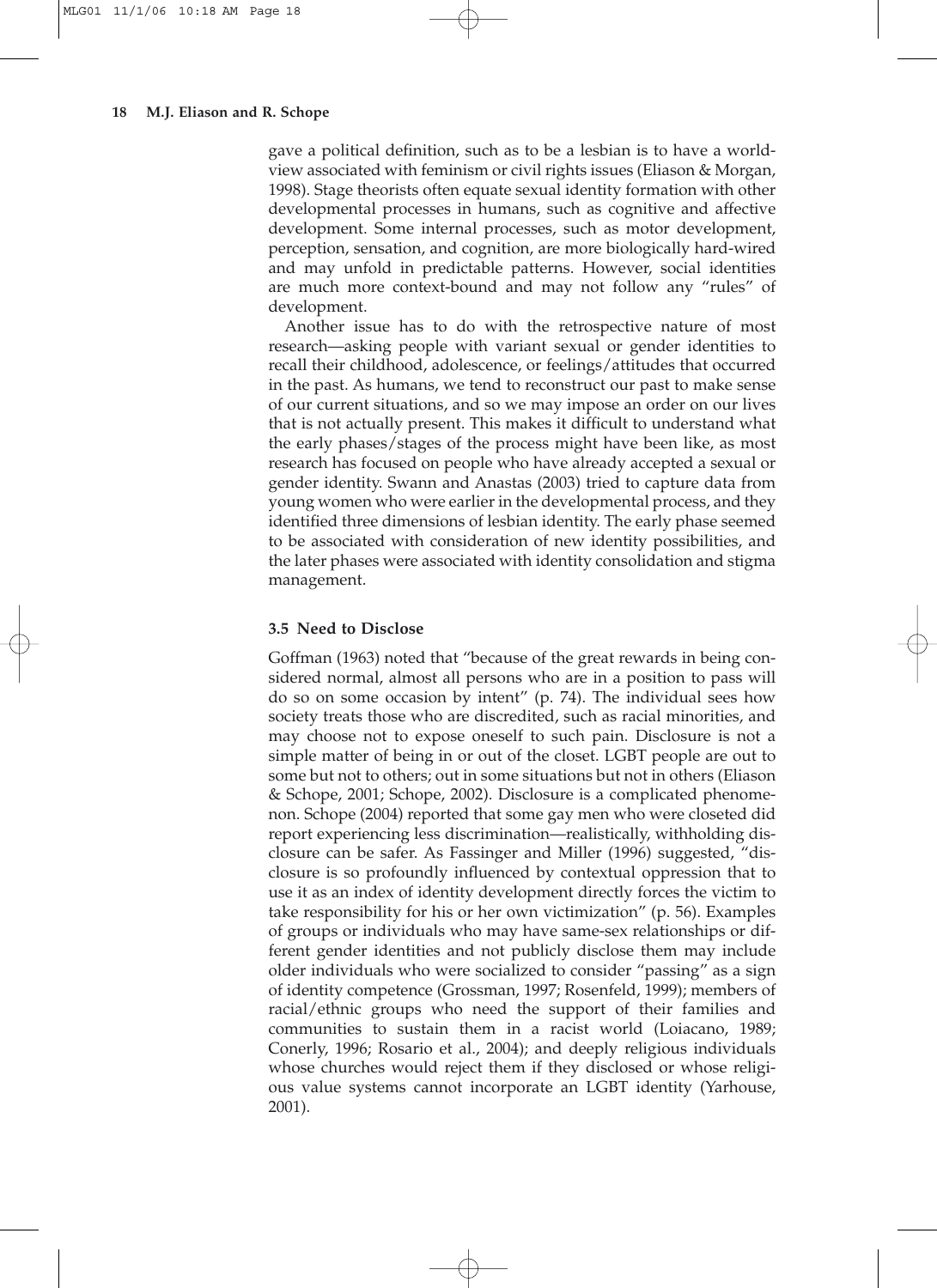#### **3.6 Rigidity of Labels**

Kristin Esterberg (1997) noted, "identities are coercive; they pin people down in both intended and unintended ways... identities are accompanied by a freight of social baggage, some of which—perhaps for some women, much of which—may be undesired" (p. 170). She pointed out that identities provide an anchor for some women, a stability and a social validation they need. Identities are particularly useful for political organizing. A main challenge to postmodern theory has been its lack of any solid foundation for political organizing around gender and sexuality (Beemyn & Eliason, 1996). However, for the individual, identities can be restrictive. Paula Rust (1993, 1996b) pointed out the fluidity of sexual identification, particularly in women, as they move between lesbian and bisexual identities. She argued, contrary to stage model theorists, that identity flexibility is more psychologically healthy than identity stability. Rigid identification does not allow adaptations to changes in one's "sexual landscape."

#### **3.7 Role of Other Cultural Identities**

Many individuals have dual or multiple social identities that intersect in diverse ways. Those other social identities may involve belief systems that view gender and sexuality differently than Eurocentric Western world views. For example, the term "two-spirit," adopted at a conference in 1990 as a "pan-Indian" term that encompasses both contemporary forms of gender and sexualities in Native American people and traditions of multiple gender and sexuality categories. The term privileges the spiritual aspect of life over the sexual (Jacobs et al., 1997). The term was deliberately selected to distance from non-Native American LGBT individuals who view gender and sexuality differently, although the term does not have universal acceptance.

Other writers have discussed various cultural differences in LGBT identities, such as how butch/femme identities are expressed in Asian American women (Lee, 1996), and how African Americans answer the question, "Are you black first or gay?" (Conerly, 1996). Conerly noted that "there are a multiplicity of potentially valuable black lesbigay identities, rather than just one 'right' one" (p. 141). These, and other authors, discuss the impact of race, class, gender, (dis)ability, and other factors on the development of sexual identities, noting that a model that describes only sexual identity formation in isolation of these other cultural identities is bound to be limiting (Chan, 1989; Espin, 1987; Alonso & Koreck, 1993; Eliason, 1996a; Rosario et al., 2004; Dube & Savin-Williams, 1999). Some cultural values that may affect how an individual defines or expresses his or her gender and/or sexuality may include whether the culture focuses on the individual or the group (family or larger group); how acceptable it is to talk openly about sexuality; the degree of separation of public and private realms; the social organization and definitions of gender; the role of religion within their own culture; and the degree of assimilation into the dominant society (Rust, 1996a).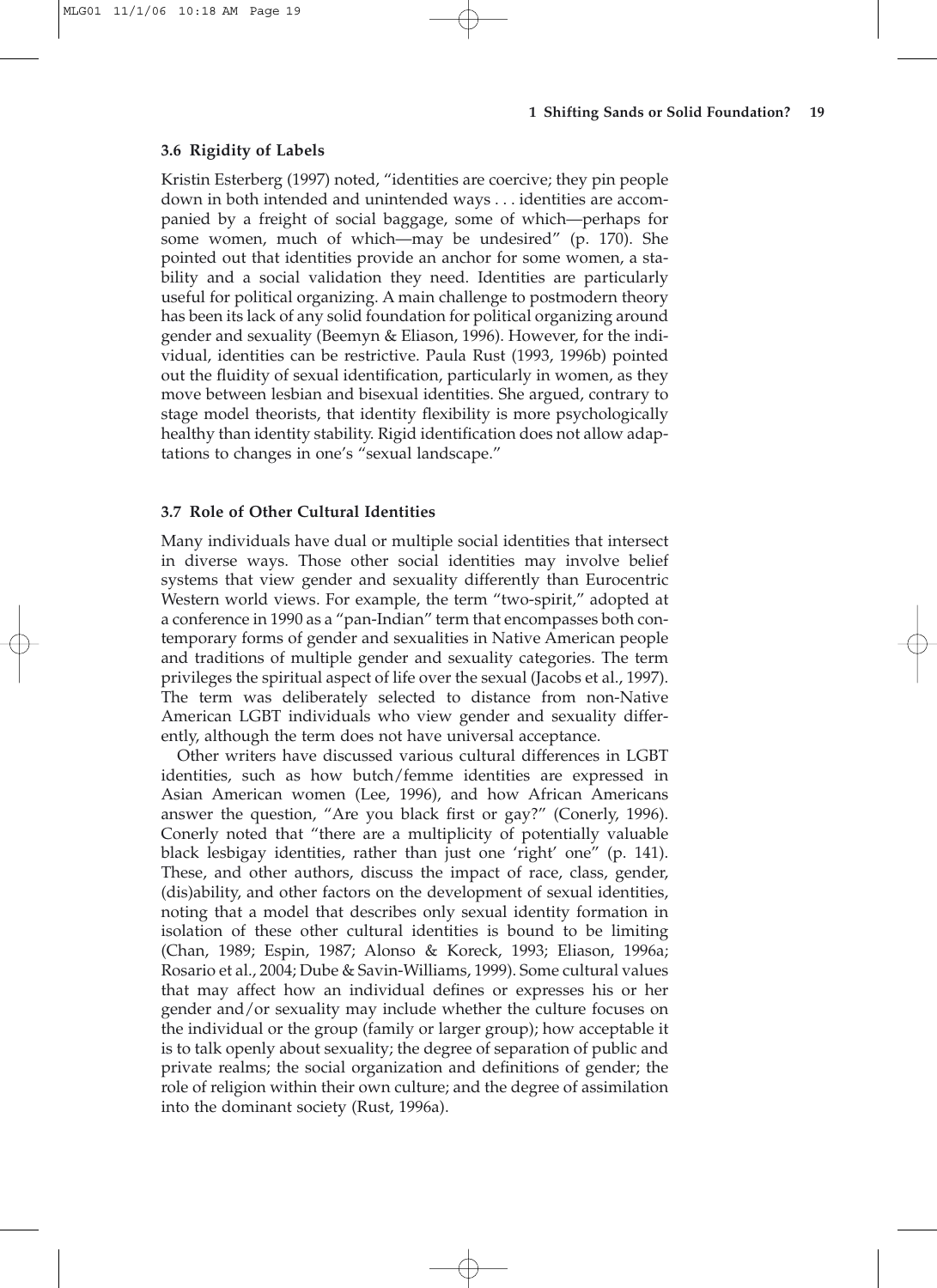# **4 Conclusions and Future Directions**

Stage theories have been very popular among human service professionals, such as teachers, social workers, and psychologists who work with LGBT individuals because they provide guidelines for what interventions the individual in therapy may need. They are simplifications of complex developmental processes. However, rigid linear stage models are unlikely to apply to all or even most LGBT people. What are the potential effects on clients in emotional distress who learn that they did not even "come out" right according to the therapist's favorite stage model? How can the challenges to linear stage models be addressed in ways that are still helpful to treatment providers who must deal with real-world concerns of people who choose to use the labels of lesbian, gay, bisexual, or transgender or some variation of these terms? Instead of using linear stage theories, the best parts of these stage models could be combined to produce a series of processes or common themes that individuals may or may not experience at some point in their identity evolution. Identity formation is a lifelong process, rather than some discrete event with a clear beginning, middle, and endpoint. Some potential themes of identity evolution are presented below as a starting point for developing a more flexible and inclusive, nonlinear model of sexual and gender identity formation.

*Differences:* Many LGBT people report feeling "different" as children or adolescents. However, the difference can take many forms such as gender atypical interests, not feeling like they fit into any peer group, or not meeting parents' or society's expectations. A common experience is a lack of language to describe the difference. Feeling different often results in alienation and isolation.

*Confusion:* Many LGBT people report feeling confused at some point. The confusion can be because of incongruence between internal feelings and how one is perceived by others, and/or it can be related to gender-role behaviors, physical appearance, sexual or emotional attractions, mannerisms (such as the way one moves one's hands). Confusion can be an unsettling emotional state.

*Exploration:* Individuals use many methods of identity comparison to others in the mainstream or to those with sexual/gender minority identities, including reading, surfing the Internet, using chat rooms, cruising for sex, joining a social support group or political organization, watching pornography, trying out new hair styles, experimenting with clothing choices, hanging out in gay neighborhoods or bars, learning to ride a motorcycle, or practicing walking in high heels. There are no right or wrong ways to explore, but some forms of exploration carry greater risks than others, for example unsafe sexual practices and making one's difference more obvious to others, which increases risk for violence.

*Disclosure:* All LGBT people must make some conscious decisions about whether to disclose information about their gender or sexuality to others, and they must consciously weigh the risks and benefits of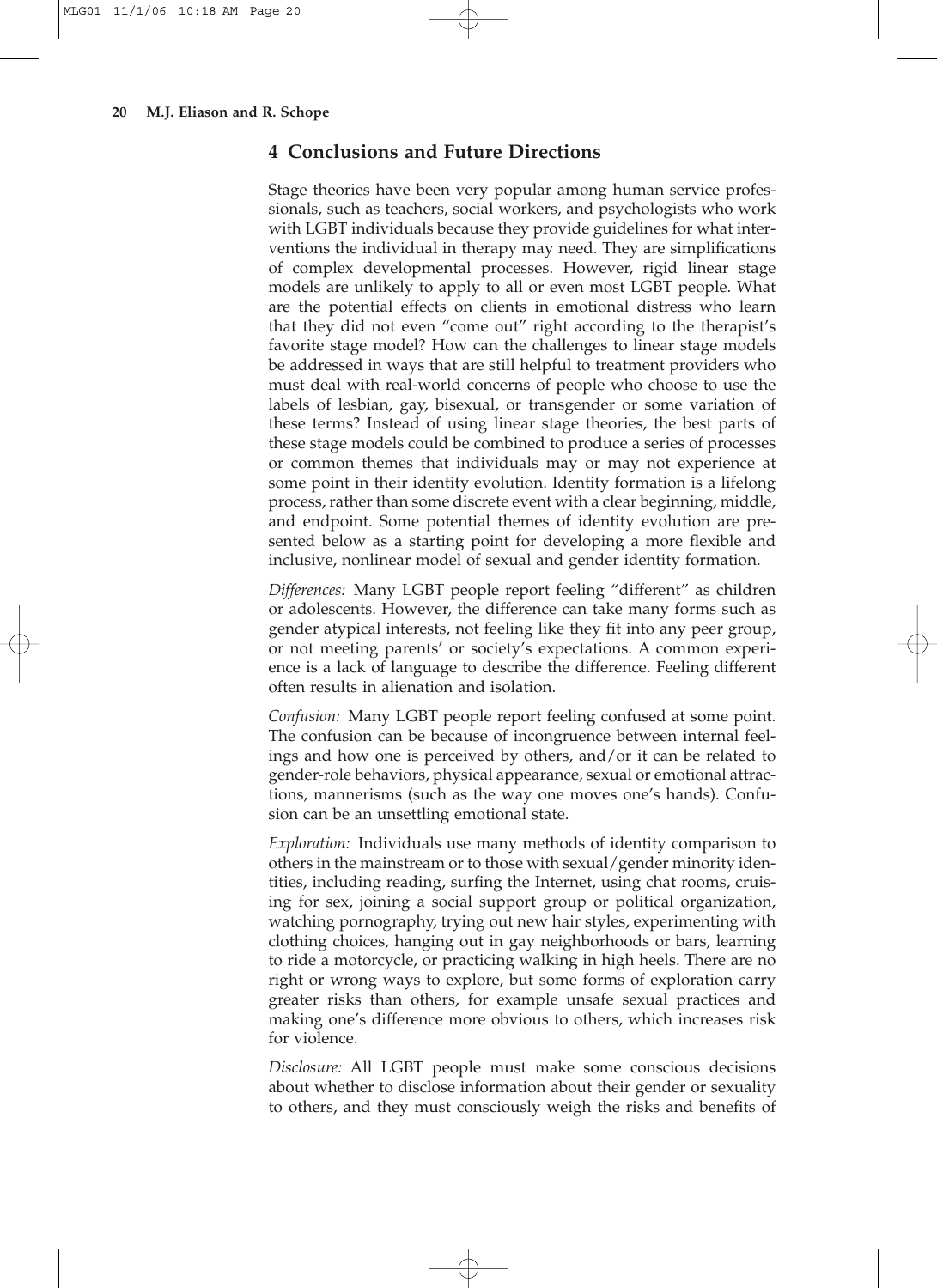disclosure in each new situation. The costs of disclosure may be too great. For example, some racial/ethnic minority LGBT people need the support of their families and/or racial/ethnic communities to survive and do not risk disclosure of sexual/gender identities. The adolescent who still depends on family emotional and financial support may not be able to risk rejection. These decisions must be respected. Disclosure decisions can be separate from internal identity processes.

*Labeling:* Some individuals ultimately decide on an identity label such as lesbian, gay, bisexual, or transgender, whereas others choose queer, genderqueer, fluid, kinky, two-spirit, or other designation; or they refuse to engage in labeling at all. There is no empirical evidence that adopting a label for one's gender or sexuality is more psychologically healthy than not adopting a label. Labels are culture-bound concepts. Whereas white mainstream individuals may use, and find comfort in, labels such as gay and lesbian, others may not relate to these terms at all.

*Cultural Immersion:* Some individuals who live in sufficiently large cities may immerse themselves in LGBT communities. Although commonly reported in identity models, this option is not available to most LGBT people, who must live in many worlds and communities. Rather than cultural immersion, some individuals may experience cognitive and emotional immersion in their identities that manifests as a preoccupation with identity issues. James Marcia (1987), describing adolescent identity, suggested that people often enter an intense period of thinking about identity options (moratorium) before adopting an identity. One problem that can arise is when the psychological establishment mislabels this immersion as "egocentric," "narcissistic personality disorder," or some other pathologic condition without examining the context in which the preoccupation occurs.

*Distrust of the Oppressor:* Part of developing a political awareness of sexual and gender identities involves recognizing the role of oppression on the group and the individual. Many individuals react with anger, distrust, disappointment, or rejection of groups that have acted in a discriminatory way toward them. LGB people in general may distrust heterosexuals; transgender and bisexual individuals may distrust gays and lesbians; LGBT people of color may distrust white LGBT individuals; lesbians may distrust gay men; and so on. The oppressor and the oppressed are changing social phenomenon, dependent on context. Of course, it is possible to develop a personal sexual or gender identity without a group membership or political identity at all and not recognize the impact of societal oppression.

*Degree of Integration:* Although most identity models end with integration of sexual identity into the personality as a seamless whole, the reality is that our social circumstances change constantly; and experiences of oppression, discrimination, and violence may trigger the privileging of certain identities at certain times. To be acutely aware of one's sexual identity when a string of murders of LGBT people has occurred is normal. For LGBT people of color, racism may be a much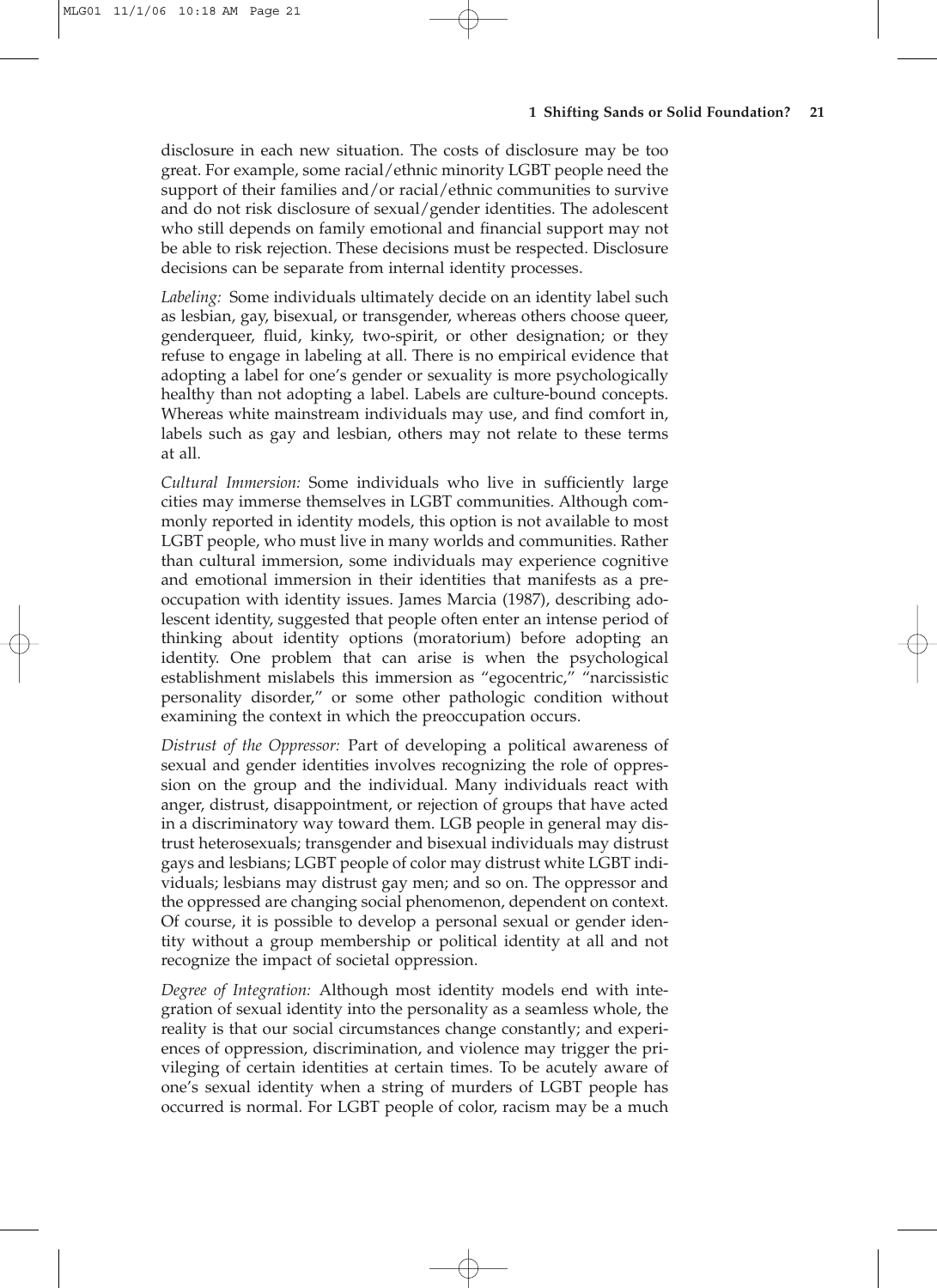stronger force in their lives, leading to a privileging of racial identity. For some women, sexism is the salient factor. All people have multiple intersecting identities, and full integration all the time is unrealistic. Most people, however, seek validation of all parts of their identity and do not want to be seen as only one facet of who they are.

*Internalized Oppression:* All members of stigmatized groups are exposed to negative stereotypes and internalize them to some degree. Overcoming the effects of racism, sexism, homophobia, biphobia, transphobia, ableism, classism, and so on, are lifelong processes in many people's lives. Assisting clients to recognize that some of their problems are due to systemic oppression (developing a political consciousness) often helps to relieve the guilt, shame, anxiety, and fear about personal responsibility for victimization. The political awareness is empowering.

*Managing Stigma:* LGBT people must learn to negotiate their social contexts. Attitudes about LGBT people are influenced by many types and degrees of stigma, which may vary considerably in an individual's life or over time. For example, attitudes in the general public are influenced by beliefs about whether sexuality is chosen. Public opinion polls show a positive correlation between the belief that sexuality is chosen and homophobic attitudes. Other public discourses that shape attitudes are notions of sick/healthy, unnatural/natural, abnormal/normal, and secrecy/openness. A given individual may experience more of one type of attitude in the family, another in the military, and yet another in the streets outside the gay bar. In addition, the individual's personal beliefs about the causation of gender or sexuality may influence their own identity processes. Those who believe they were "born this way" seem to offer more coherent, continuous stories of having always been LGBT and learning to come to grips with it. Those who believe they chose their gender or sexuality may offer more discontinuous narratives, with more heterosexual and gender-conforming behavior in their younger days.

*Identity Transformation:* Change is difficult for individuals and their social networks no matter the direction of the change, whether from heterosexual to gay, from lesbian to bisexual, from bisexual to transgender, or more controversially from gay to heterosexual. Although there is no evidence that reparative therapies are effective in changing one from gay to straight, there are individuals who do perceive that their sexuality changed. As Paula Rust (1996b) noted, changes in our sexual landscapes do occur; and to be psychologically healthy we must learn to adapt to these changes.

*Authenticity:* For many individuals, the identity formation process means moving from a position of hiding, secrecy, and denying to being able to fully accept and express oneself. That expression of authenticity may involve the choice of sexual and/or life partners, dressing or appearing the way one feels inside, or choosing hobbies, jobs, and interests according to one's likes and dislikes rather than the expectations of family or society. Living in an authentic manner does not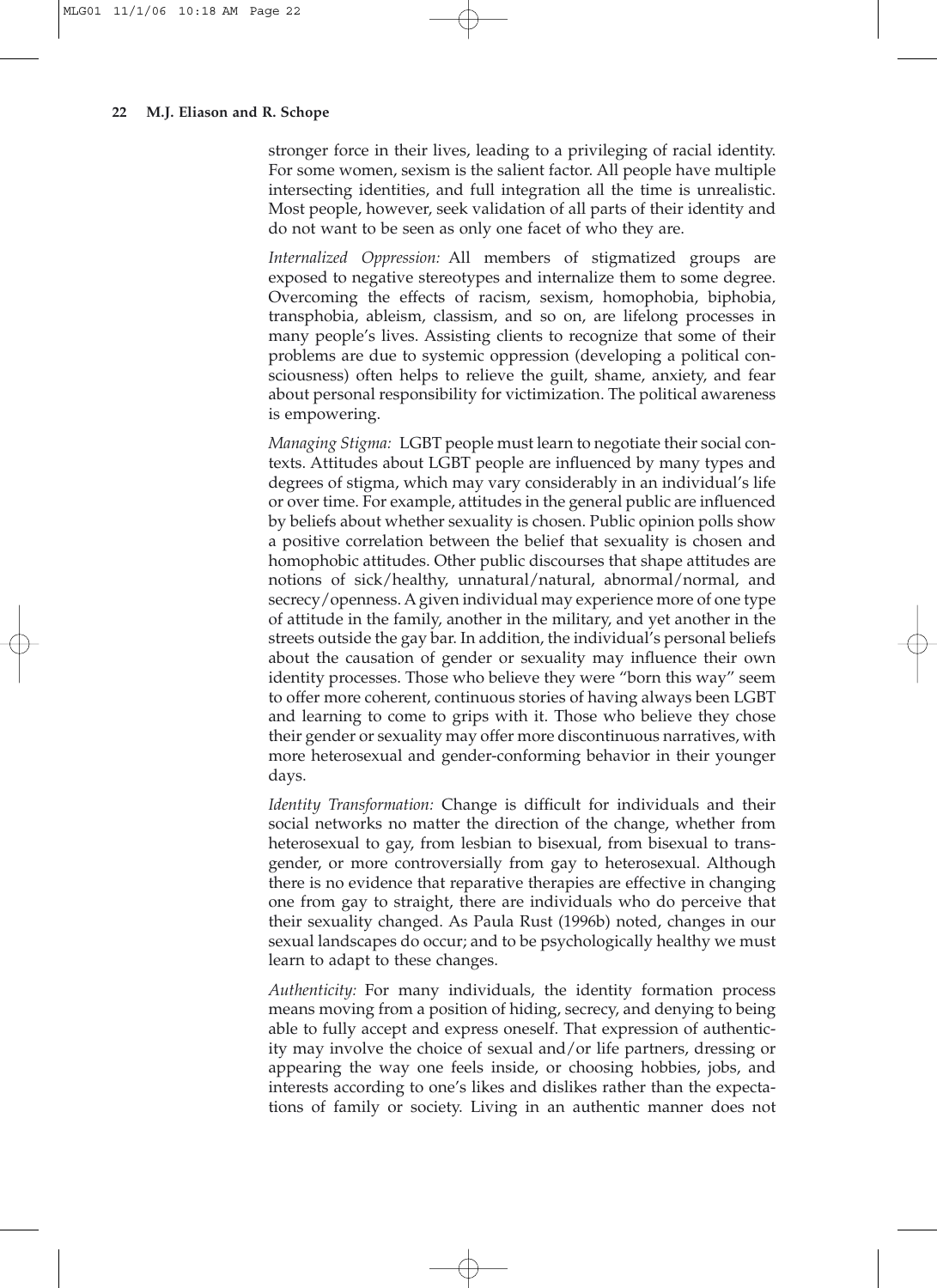necessarily require labeling oneself in any particular way but follows the philosophy "to thine own self be true."

We have provided a critique of linear stage models that have appeared in the social science literature since the mid-1970s and explored the challenges to these theories. Stage models have been enormously valuable during the early years of LGBT studies by beginning to explore how sexual and gender identities may form. These linear stage models are less useful, however, as the field evolves. We have presented an approach that blends the best of the stage model theories with the critiques they have engendered, proposing that sexual and gender identity formation is a highly individual process with many components. Recognition of these diverse components allows a more flexible identity model that can adapt to the changing times. Research using these themes could explore how often they present overall or in specific subsets of the LGBT population. Perhaps some themes are more often found in biologic women's identity development and others cluster together for male-to-female transgenders. Maybe some aspects of the themes are developmental and/or linear in nature, whereas others are tied to specific life circumstances that can occur at any point.

In conclusion, the impetus toward linear stage models of sexual and gender identities have stimulated interesting and challenging questions about the nature of identities and have been extremely useful to clinicians who work with LGBT clients. We have proposed a way of retaining the best elements of stage models while at the same time addressing some of the more serious challenges to them.

#### **References**

- Alonso, A.M., and Koreck, M.T. (1993) Silences: "Hispanics," AIDS, and sexual practices. In: Abelove, H., Barale, M., and Halperin, D.M. (eds) *The lesbian and gay studies reader*. Routledge, New York, pp. 110–126.
- Altman, D. (1971) *Homosexual: oppression and liberation*. E.P. Dutton, New York. Archer, B. (2002) *The end of gay and the death of heterosexuality*. Fusion Press, London.
- Beemyn, B., and Eliason, M. (1996) *Queer studies: a lesbian, gay, bisexual, and transgender anthology.* New York University Press, New York.
- Blumenfeld, W. (1992) Squeezed into gender envelopes. In: Blumenfeld, W. (ed) *Homophobia: how we all pay the price*. Beacon Press, Boston, pp. 23–38.
- Bornstein, K. (1994) *Gender outlaw: on men, women, and the rest of us*. Routledge, New York.
- Brooks, V. (1981) *Minority stress and lesbian women.* Lexington Books, Lexington, MA.
- Cass, V. (1979) Homosexual identity formation: a theoretical model. *Journal of Homosexuality* 4:219–235.
- Cass, V. (1984) Homosexual identity formation: testing a theoretical model. *Journal of Sex Research* 20(2):143–167.
- Cass, V. (1990) The implications of homosexual identity formation for the Kinsey model and scale of sexual preference. In: Saunders, S., and Reinisch, J. (eds) *Homosexuality*/*heterosexuality: concepts of sexual orientation*. Oxford University Press, New York, pp. 239–266.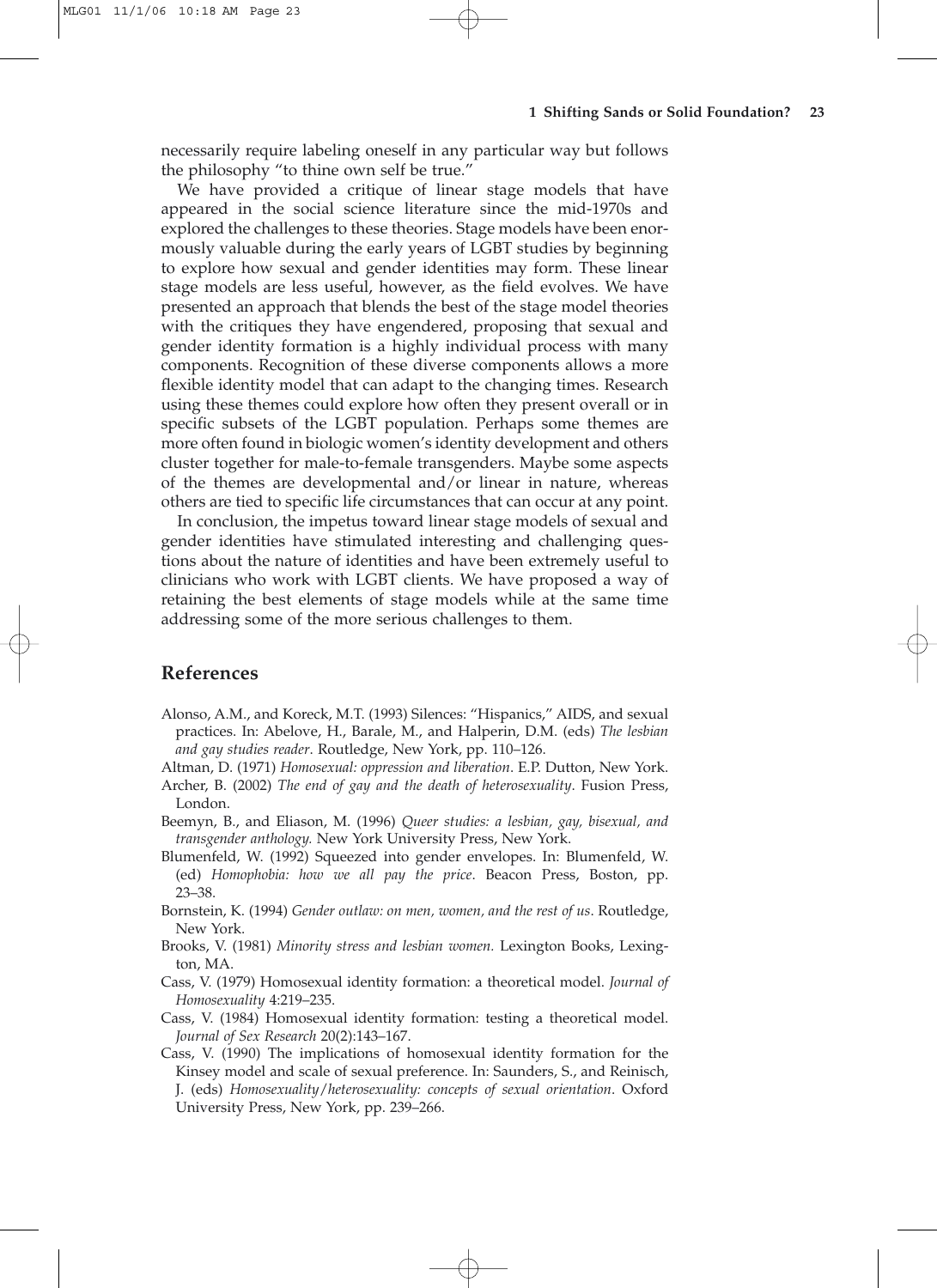- Cass, V. (1996) Sexual orientation identity formation: a Western phenomenon. *Journal of Homosexuality* 9(2/3):227–251.
- Chan, C.S. (1989) Issues of identity development among Asian-American lesbians and gay men. *Journal of Counseling and Development* 68:16–20.
- Chapman, B., and Brannock, J. (1987) Proposed model of lesbian identity development: an empirical examination. *Journal of Homosexuality* 14(3/4):69–80.
- Coleman, E. (1982) Developmental stages of the coming-out process. In: Paul, W., Weinrich, J.D., Gonsiorek, J.C., and Hotvedt, M.E. (eds) *Homosexuality: social, psychological and biological issues.* Sage Publications, Beverly Hills, CA, pp. 149–158.
- Coleman, E., Bockting, W., and Gooren, L. (1993) Homosexual and bisexual identity in sex-reassigned female to male transsexuals. *Archives of Sexual Behavior* 22(1):37–50.
- Conerly, G. (1996) The politics of black lesbian, gay, and bisexual identity. In: Beemyn, B., and Eliason, M. (eds) *Queer studies: a lesbian, gay, bisexual, and transgender anthology*. NYU Press, New York, pp. 133–145.
- Cox, S., and Gallois, C. (1996) Gay and lesbian identity development: a social identity perspective. *Journal of Homosexuality* 30(4):1–30.
- Cross, W. (1991) *Shades of black: diversity of African-American identity*. Temple University Press, Philadelphia.
- DeCecco, J.P., and Shively, M.G. (1984) From sexual identity to sexual relationships: A contextual shift. *Journal of Homosexuality* 9(2/3):1–26.
- Devor, H. (1997) *FTM: female-to-male transsexuals in society*. Indiana University Press, Bloomington, IN.
- Devor, A.H. (2002) Who are "We?" Where sexual orientation meets gender identity. *Journal of Gay and Lesbian Psychotherapy* 6(2):5–21.
- Devor, A.H. (2004) Witnessing and mirroring: a fourteen stage model of transsexual identity formation. *Journal of Gay and Lesbian Psychiatry* 8(1/2):41–67.
- Devor, H. (1993) Toward a taxonomy of gendered sexuality*. Journal of Psychology and Human Sexuality* 6(1):23–55.
- Dube, E.M., and Savin-Williams, R. (1999) Sexual identity development among ethnic sexual-minority male youth. *Developmental Psychology* 35(6):1389– 1398.
- Eliason, M.J. (1996a) An inclusive model of lesbian identity. *Journal of Gay Lesbian and Bisexual Identity* 1(1):3–19.
- Eliason, M.J. (1996b) Identity formation for lesbian, bisexual, and gay persons: beyond a minoritizing view. *Journal of Homosexuality* 30(3):35–62.
- Eliason, M.J., and Morgan, K. (1998) Lesbians define themselves: diversity in lesbian identification. *Journal of Gay Lesbian and Bisexual Identities* 3(1):47–63.
- Eliason, M.J., and Schope, R. (2001) Does "don't ask, don't tell" apply to health care? Lesbian, gay, and bisexual people's disclosure to health care providers. *Journal of the Gay and Lesbian Medical Association* 5(4):125–134.
- Espin, O. (1987) Issues of identity in the psychology of Latina lesbians: explorations and challenges. In: Boston Lesbian Psychology Collective (eds) *Lesbian psychologies*. University of Illinois Press, Urbana, pp. 35–51.
- Esterberg, K.G. (1997) *Lesbian and bisexual identities: constructing communities, constructing selves.* Temple University Press, Philadelphia.
- Faderman, L. (1984) The "new gay" lesbians. *Journal of Homosexuality* 10(3/4): 65–75.
- Fassinger, R.E., and Miller, B.A. (1996) Validation of an inclusive model of sexual minority formation on a sample of gay men. *Journal of Homosexuality* 32(2):53–78.
- Fox, R.C. (1995) Bisexual identities. In: D'Augelli, A.R., and Patterson, C.J. (eds) *Lesbian, gay, and bisexual identities over the lifespan: psychological perspectives*. Oxford University Press, New York, pp. 48–86.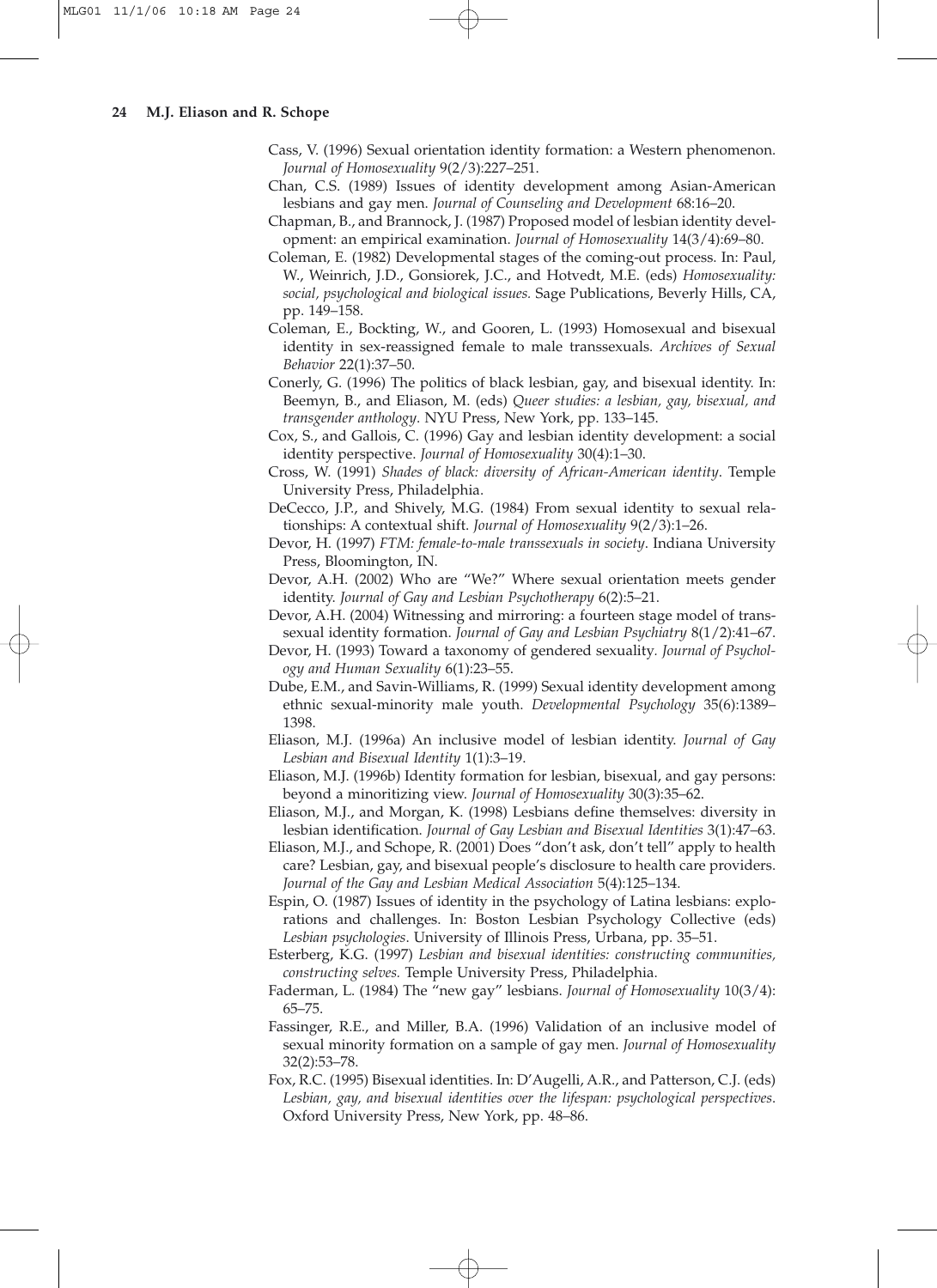Fuss, D. (1991) *Inside/out: lesbian theories, gay theories*. Routledge, New York.

- Goffman, E. (1963) *Stigma: notes on the management of spoiled identity*. Simon & Schuster, New York.
- Grossman, A.H. (1997) The virtual and actual identities of older lesbians and gay men. In: Duberman, M. (ed) *A queer world: the Center for Lesbian and Gay Studies reader*. NYU Press, New York, pp. 615–626.
- Horowitz, J.L., and Newcomb, M.D. (2001) A multidimensional approach to homosexual identity. *Journal of Homosexuality* 42(2):1–19.
- Isaacs, G., and McKendrick, B. (1992) *Male homosexuality in South Africa: identity formation, culture, and crisis*. Oxford University Press, Capetown.
- Jacobs, S.E., Thomas, W., and Lang, S. (1997) *Two-spirit people: Native American gender identity, sexuality, and spirituality*. University of Illinois Press, Urbana. Kitzinger, C. (1987) *The social construction of lesbianism*. Sage, London.
- Lee, J.Y. (1996) Why Suzie Wong is not a lesbian: Asian and Asian American lesbian and bisexual women and femme/butch gender identities. In: Beemyn, B., and Eliason, M. (eds) *Queer studies: a lesbian, gay, bisexual, and transgender anthology*. NYU Press, New York, pp. 115–132.
- Levitt, H. (2003) The misunderstood gender: A model of modern femme identity*. Sex Roles* 48(3/4):99–113.
- Loiacano, D.K. (1989) Gay identity issues among black Americans: racism, homophobia, and the need for validation. *Journal of Counseling and Development* 68:21–25.
- Marcia, J. (1987) Identity in adolescence. In: Adelson, J. (ed) *Handbook of adolescent psychology*. Wiley, New York.
- McCarn, S.R., and Fassinger, R.E. (1996) Re-visioning sexual minority identity formation: a new model of lesbian identity and its implications for counseling and research. *The Counseling Psychologist* 24(3):508–534.
- McIntosh, M. (1968) The homosexual role. *Social Problems* 16:182–193.
- Minton, H.L., and McDonald, G.J. (1984) Homosexual identity formation as a developmental process. *Journal of Homosexuality* 8(1):47–60.
- Morales, E.S. (1989) Ethnic minority families and minority gays and lesbians*. Journal of Homosexuality* 17:217–239.
- Nuttbrock, L., Rosenblum, A., and Blumenstein, R. (2002) Transgender identity affirmation and mental health. *International Journal of Transgenderism* 6(4).
- Plummer, K. (1975) *Sexual stigma: an interactionist account*. Routledge & Kegan Paul, Boston.
- Ponse, B. (1978) *Identities in the lesbian world: the social construction of self*. Greenwood Press, London.
- Reynolds, A.I., and Pope, R.L. (1991) The complexities of diversity: exploring multiple oppressions. *Journal of Counseling and Development* 70:174–180.
- Ringo, P. (2002) Media roles in female-to-male transsexual and transgender identities. *International Journal of Transgenderism* 6(3).
- Rosario, M., Schrimshaw, E.W., and Hunter, J. (2004) Ethnic/racial differences in the coming-out process of lesbian, gay, and bisexual youths: a comparison of sexual identity development over time. *Cultural Diversity and Ethnic Minority Psychology* 10(3):215–228.
- Rosenfeld, D. (1999) Identity work among lesbian and gay elderly. *Journal of Aging Studies* 13(2):121–144.
- Rust, P. (1993) Coming out in the age of social constructionism: sexual identity formation among lesbian and bisexual women. *Gender and Society* 7:50–77.
- Rust, P. (1996a) Managing multiple identities: diversity among bisexual women and men. In: Firestein, B. (ed) *Bisexuality: the psychology and politics of an invisible minority*. Sage, Thousand Oaks, CA, pp. 53–83.
- Rust, P. (1996b) Sexual identity and bisexual identities: the struggles for selfdescription in a changing landscape. In: Beemyn, B., and Eliason, M. (eds)